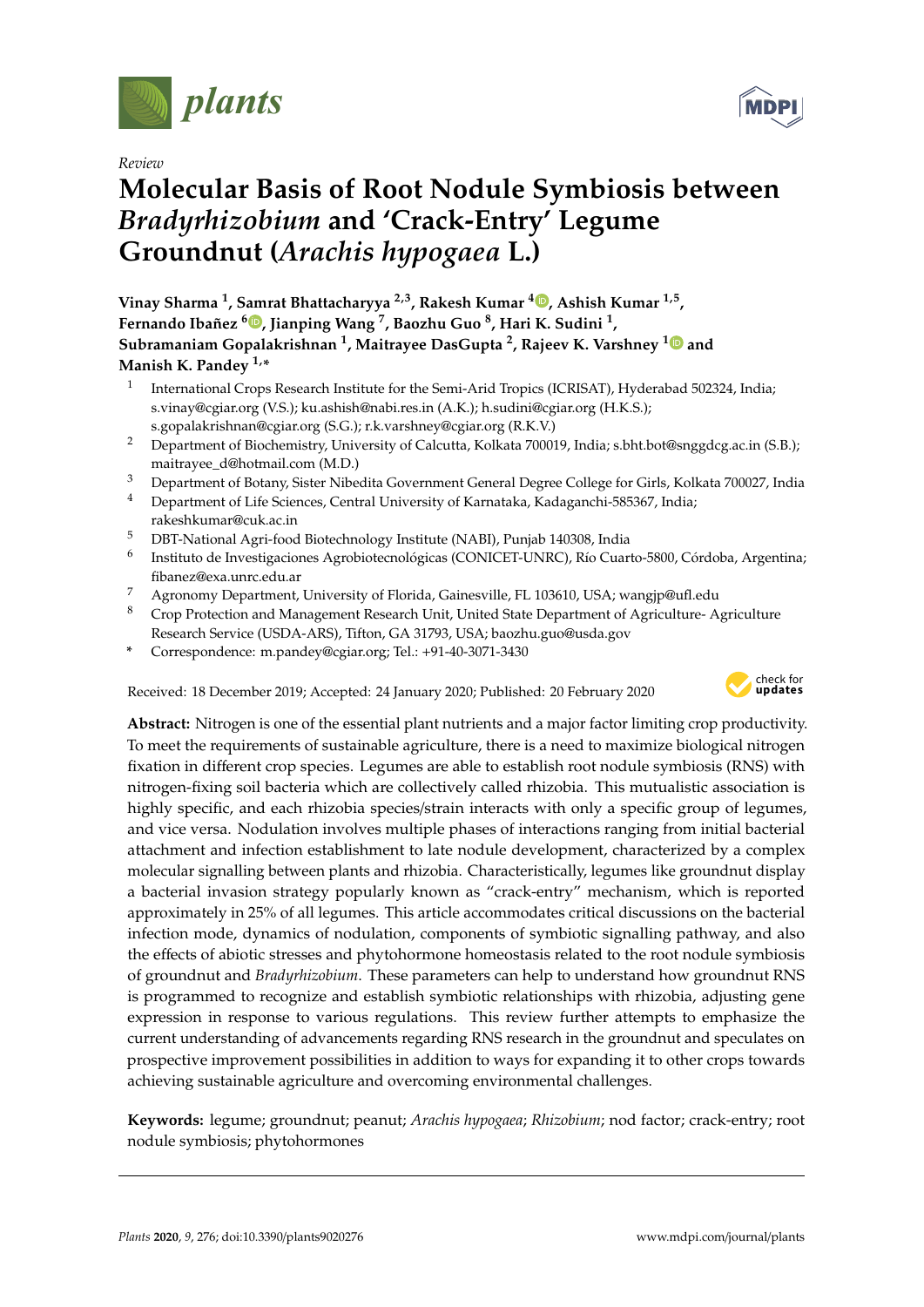# **1. Introduction**

Leguminosae, after Asteraceae and Orchidaceae, the third-largest family of angiosperms and includes many agronomically and economically important crops [1]. The legume family consists of 770 genera and 19,500 species [2]. Papilionoideae, the largest subfamily within the Fabaceae, is divided into distinct phylogenetic clades, namely genistoids, dalbergioids, indigoferoids, milletioids, robinioids, and inverted repeat-lacking clade (IRLC) [3]. Popularly studied model legumes within these clades include *Aeschynomene* and *Arachis* (groundnut) within the dalbergioids, *Glycine* (soybean) and *Phaseolus* (common bean) in milletioids, *Lotus* amongst the robinioids and *Medicago* (alfa-alfa), and *Pisum* (pea) in the IRLC clade.

Legumes are distinct from non-legume species in terms of the nitrogen acquisition by developing root nodules that fix atmospheric nitrogen through symbiotic  $N_2$ -fixing rhizobia. This trait is both ecologically and agriculturally important. Legume rhizobia symbiosis initiated about 58 million years ago [4]. Interestingly, humans would require an extra 288 billion kilograms of fuel to produce the same amount of nitrogen that is fixed by legumes each year through the process of biological nitrogen fixation (BNF) [5]. BNF assimilates atmospheric nitrogen in the form of organic compounds as a sustainable source of nitrogen in an agricultural context. Organically fixed nitrogen can be utilized directly by the plant and, advantageously, it is less susceptible to denitrification, volatilization, and leaching [6,7].

Root-nodule symbiosis (RNS) allows legume plants to house diazotrophic bacteria in an intracellular manner [8]. RNS establishment involves rhizobial invasion through root epidermis, and nodule organogenesis across the root cortical cells. The most common strategy of invasion is through root hair curling and infection thread (a cellulosic tube that allows rhizobial cells to migrate and infect root cells) formation, where the nodule primordia are induced from a distance [9]. Infection Thread (IT) formation is common among temperate legumes such as *Vicia* sp., *Trifolium* sp. and *Pisum* sp. Model legumes *Medicago truncatula* and *Lotus japonicus* also display IT-mediated rhizobial invasion [10,11]. However, there is an alternative mode of rhizobial invasion, crack-entry, where rhizobia enter via an intercellular route at the lateral root base. Approximately 25% of legumes are adapted to 'crack-entry', which is a characteristic feature for some subtropical legumes belonging to dalbergoid/genistoid clades such as *Arachis* sp., *Stylosanthes* sp. and *Aeschynomene* sp. [12]. In these crop species, rhizobia directly access the cortical cells to develop nodule primordia, and the infected cells divide repeatedly to form a mature aeschynomenoid nodule in which the core of the infected zone remains separated from uninfected cells [13].

Groundnut, an important crop species belonging to the Fabaceae (Leguminosae) family, subfamily Papilionoideae, is globally one of the major oilseed crops. Importantly, the  $N<sub>2</sub>$  fixation efficiency of groundnut is relatively low as compared to other legume species, thus leaving scope for improvement [14]. Contrary to the model legume plants, the molecular mechanism of root nodule symbiosis is less studied in groundnut. The latest evidences came from recent studies which involved molecular-omics approaches to identify key factors controlling the inception and progress of symbiosis through 'crack-entry' in selected legumes including groundnut [15,16]. These studies provided evidence of the interactions of the Nod factor (specific signal molecules secreted by rhizobia) with several signalling and hormonal biosynthesis-related genes during rhizobial infection. However, information is still limited on the 'crack-entry' mechanism for legumes belonging to the dalbergioid/genistoid clade, which are basal in their divergence within the Papilionoideae. Therefore, understanding the evolution of nitrogen-fixation by root nodules and the identification of key genes involved in this phenomenon in different legume species is important for sustainable crop production. Within legumes, groundnut can be used as a model crop plant to understand the crack entry mechanism. Further, combining the available knowledge and the molecular explanations from legumes species such as groundnut, *M. truncatula* and *L. japonicus* will help in developing an in-depth understanding of the molecular networks involved in RNS. In this article, we reviewed the advances in research pertaining to symbiotic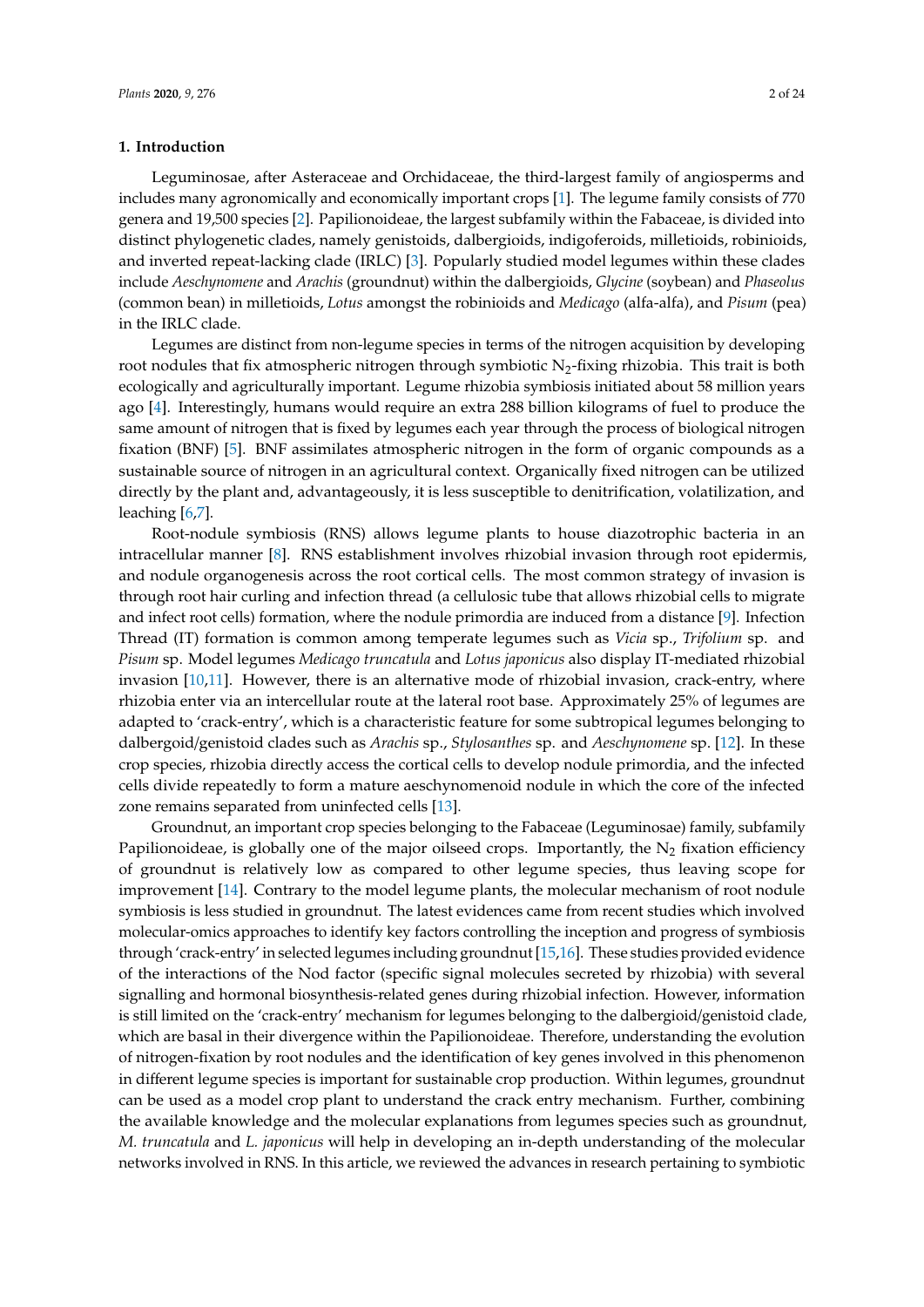interaction in a complex ecological system and the progress made in the molecular aspects of RNS, with special reference to groundnut.

#### **2. Diversity among Bacterial Strains Associated with Groundnut RNS**

Rhizobia are a collection of diazotrophs belonging to the class of α-proteobacteria which includes the genera *Rhizobium*, *Bradyrhizobium*, *Azorhizobium*, *Mesorhizobium*, *Sinorhizobium*, *Methylobacterium*, *Phyllobacterium*, *Ochrobactrum*, *Shinella,* and *Devosia*. Some other nodulating bacteria belonging to the genera *Burkholderia*, *Cupriavidus*, and *Herbaspirillum,* belonging to the class of β-proteobacteria, have been described as well [17]. It is worth mentioning that *Bradyrhizobium* has a basal position amongst all nitrogen-fixing rhizobia, [18] and is reported to be involved in endophytic or symbiotic associations with plant roots [19]. Groundnut forms effective nodules with rhizobia belonging to genus *Bradyrhizobium* [20,21]. A high level of species diversity and fixation efficiency of symbionts was reported from different geographical regions by morpho-physiological and molecular methods [22]. The variability of fixation efficiency is certainly linked to the intrinsic features of each partner and the capacity of the host plants to recognize and retain the compatible partner [23]. This process possibly involves a complex evolutionary phenomenon including the horizontal transfer of symbiotic genes into rhizobia strains and the specific legume genotypes located in various geographic zones [24]. For instance, the 16S/23S analysis of 35 strains from genus *Bradyrhizobium* showed very high similarity (95%–100%) and also confirmed that *Bradyrhizobium* is a major root nodule symbiotic generous for nodule development in groundnut across the world [21,24]. Phylogenetic analysis also revealed the presence of a new subgroup of *Bradyrhizobium,* forming a symbiotic association with groundnut. Recent studies identified novel genospecies of *Bradyrhizobium* involved in nodulation [21,25]. Well-supported groups, obtained based on the intergenic spacer (IGS) sequences, were also retrieved using the *nodC* gene, suggesting *nodC* and IGS regions are generally transmitted vertically. Zazou et al. [26] identified similar infective strains that have been isolated previously from groundnut nodules, but, interestingly, few strains were close to bacteria previously isolated from the roots of purple bush-bean (*Macroptilium atropurpureum*), apple-ring acacia (*Faidherbia albida*), and cowpea (*Vigna unguiculata*). This study also showed that groundnut can be nodulated by *Bradyrhizobium* isolates from soybean [27], or cowpea [28]. However, in Argentina and Morocco, species such as *R. huautlense, R. giardinii*, *R. galegae,* and *R. tropicii*, were found to be associated with nodule formation in groundnut [29,30]; therefore, nodulation in groundnut involves a broad range of *Bradyrhizobium* species.

# **3. E**ff**ect of Abiotic Stress on Groundnut Root Nodule Symbiosis**

#### *3.1. Temperature*

Rhizobia symbiosis in legume crops is sensitive to stress, thus affecting the  $N_2$  fixation and productivity of legume crops [31,32]. Temperature affects the survival of rhizobia and limits RNS. Groundnut typically grows in tropical or semi-tropical areas with soil surface temperatures above 35  $°C$  [33]. The optimal temperature range for growing rhizobia in culture is 28–31  $°C$  and many are unable to grow at 37 °C, including some groundnut symbionts. Heat-shock proteins were produced in *Bradyrhizobium* strain under exposure to 40 °C [34]. In the case of groundnut at 37 °C, it was reported that biomass production of rhizobia (*Bradyrhizobium* sp. ATCC10317, SEMIA 6144 and TAL1371 strains) was slightly reduced, cellular content of low molecular weight oligosaccharides was increased significantly, and neutral glucan synthesis was fully suppressed [35].

Elevated soil temperature affects root growth as well as root hair infection, bacteroid differentiation, and the structure and functioning of the root nodule in *Trifolium subterraneum* [36]. In legumes, optimal temperature varies from 35–40 °C for  $N_2$  fixation [37]. The influence of root temperature on nodulation and nitrogen fixation by *Bradyrhizobium* sp. forming nodules has been studied in groundnut [34]. The increase in the groundnut root temperature by 37 ◦C reduced the N<sup>2</sup> fixation by *Bradyrhizobium* without affecting the nodulation; however, when the root temperature was increased to 40  $\degree$ C, the nodulation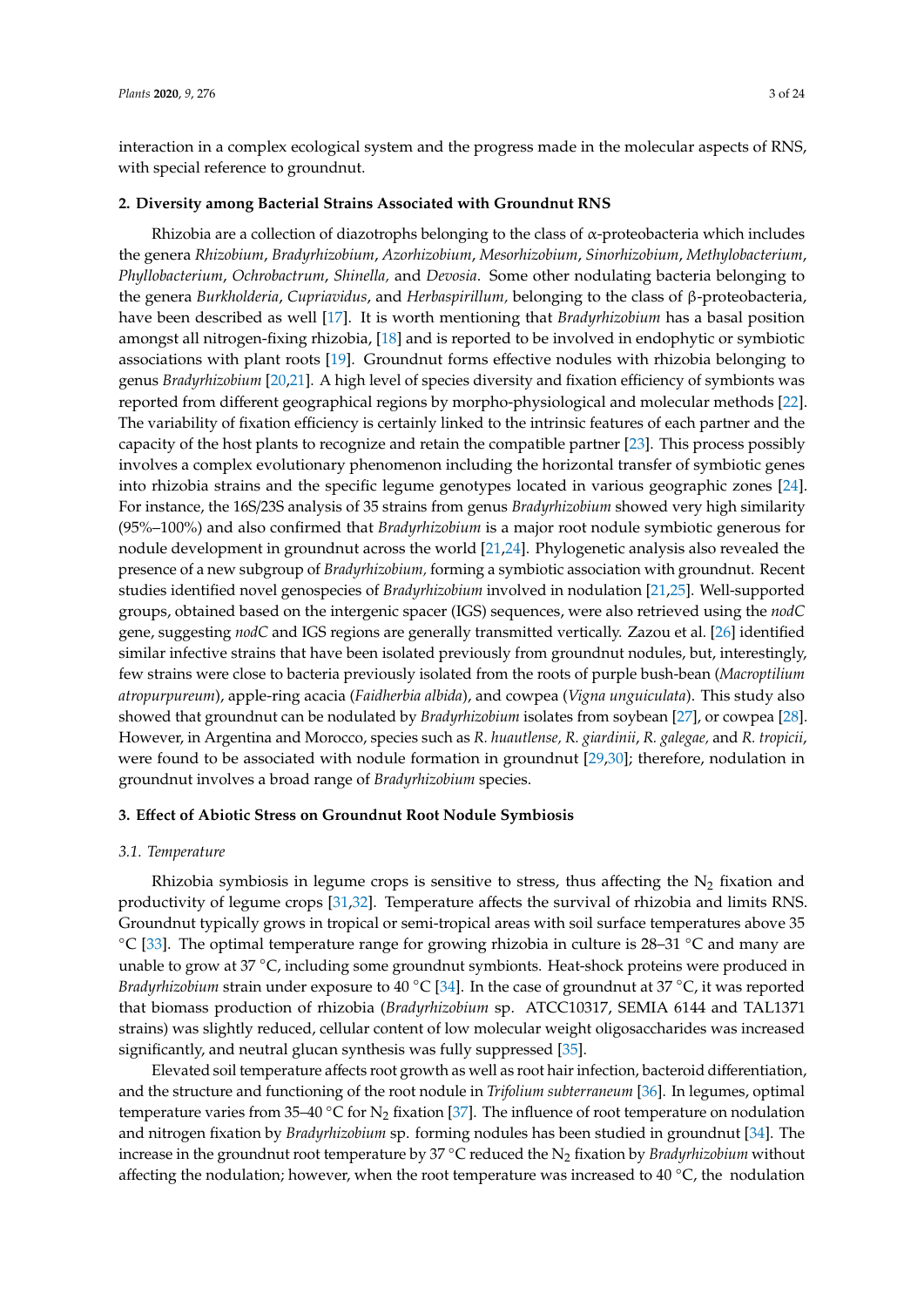was completely inhibited. This study confirmed that the RNS in groundnut is sensitive to root temperature compared to other legumes because groundnut-infecting Bradyrhizobia species are more sensitive to the increased temperature as compared to the groundnut genotypes.

#### *3.2. Osmotic and Saline Stress*

Osmotic and saline stress can affect the growth of soil rhizobia by limiting root colonization, infection inhibition, nodule development, and functioning. Rhizobia growing under stress conditions may trigger various changes in biochemical and physiological functioning. In groundnut rhizobia, changes in membrane lipid composition in response to salinity and variation in trehalose content were detected in response to osmotic stress [38,39]. In groundnut, RNS is more sensitive to saline than to osmotic stress [40]. Application of 100 mM NaCl completely inhibited nodule formation on groundnut by *Bradyrhizobium* strains ATCC10317, TAL1000, and SEMIA 6144, and only TAL1371 was capable of inducing nodulating, although the nodule number, size and dry weight were significantly reduced, which altered the N accumulation in shoots. In contrast, groundnut plants subjected to osmotic stress (20 mM PEG6000) showed nodulation patterns similar to control plant [39].

# *3.3. Soil pH*

The effect of soil pH on the nodulation process has been extensively studied, due to an increase in the acidic soil area in the world [41]. Angelini et al. [42] demonstrated that the growth of groundnut rhizobia under acidic soil adversely affects their ability to colonize roots and the formation of root nodules. For instance, a reduction in the number of nodules was observed when groundnut genotypes were inoculated with acid-sensitive isolates. The effect was reversed by the addition of 10 mM  $Ca^{2+}$ , at which point it increased steadily and reached higher values than those obtained at pH 7.0. Interestingly, a decrease in the nodule number was not observed when the groundnut genotype was inoculated with acid-tolerant isolates. These studies suggest that acid tolerant isolates can be used as a source of strains to promote groundnut production in the acidic soil region.

In order to determine their ability to induce nod genes, groundnut root exudates were tested and it was found that all the flavonoids (naringenin, apigenin, chrysin, luteolin, genistein, daidzein) assayed at pH 7 were able to induce the expression of the *nodC* gene, but at different levels. At an acidic pH, very low inductions were observed in acid-sensitive isolates, while acid-tolerant isolates were able to induce the flavonoids in the root efficiently. Further, the exudates released from the groundnut roots grown in an acidic medium can significantly induce *nodC* gene activity [43].

## **4. Processes Involved during Groundnut Root-Nodule Symbiosis**

## *4.1. Pre-Infection*

Before entry into legume root tissues, the rhizobia colonize near the root surface. Prior to pre-infection signalling, rhizobia start to agglomerate around the root as a microbial biofilm. The bacterial population within the rhizosphere interact mutually through a quorum-sensing system which involves the secretion of homoserine lactone-signalling molecules [44]. Bacterial adhesins and plant cell wall lectins may serve to promote the adhesion of particular classes of bacteria to the root surface [45,46]. The perception of bacterial Nod Factor (NF) typically results in both temporal and spatial distinct morphological, physiological, and molecular responses in roots. This process has been extensively studied in legumes that are infected through root hairs. Rhizobia's attachment to groundnut roots is dependent on the bacteria growth stage, and the optimal attachment was observed for the bacteria at late log to early stationary phase. Further, Dardanelli et al. [47] reported the involvement of cell surface proteins of *Bradyrhizobium* sp. during RNS. This protein appeared to be a calcium-binding adhesion because cells treated with EDTA were found to be able to bind to adhesin-treated roots, as this protein has similar properties to those reported for rhicadhesin. Most probably, this rhizobia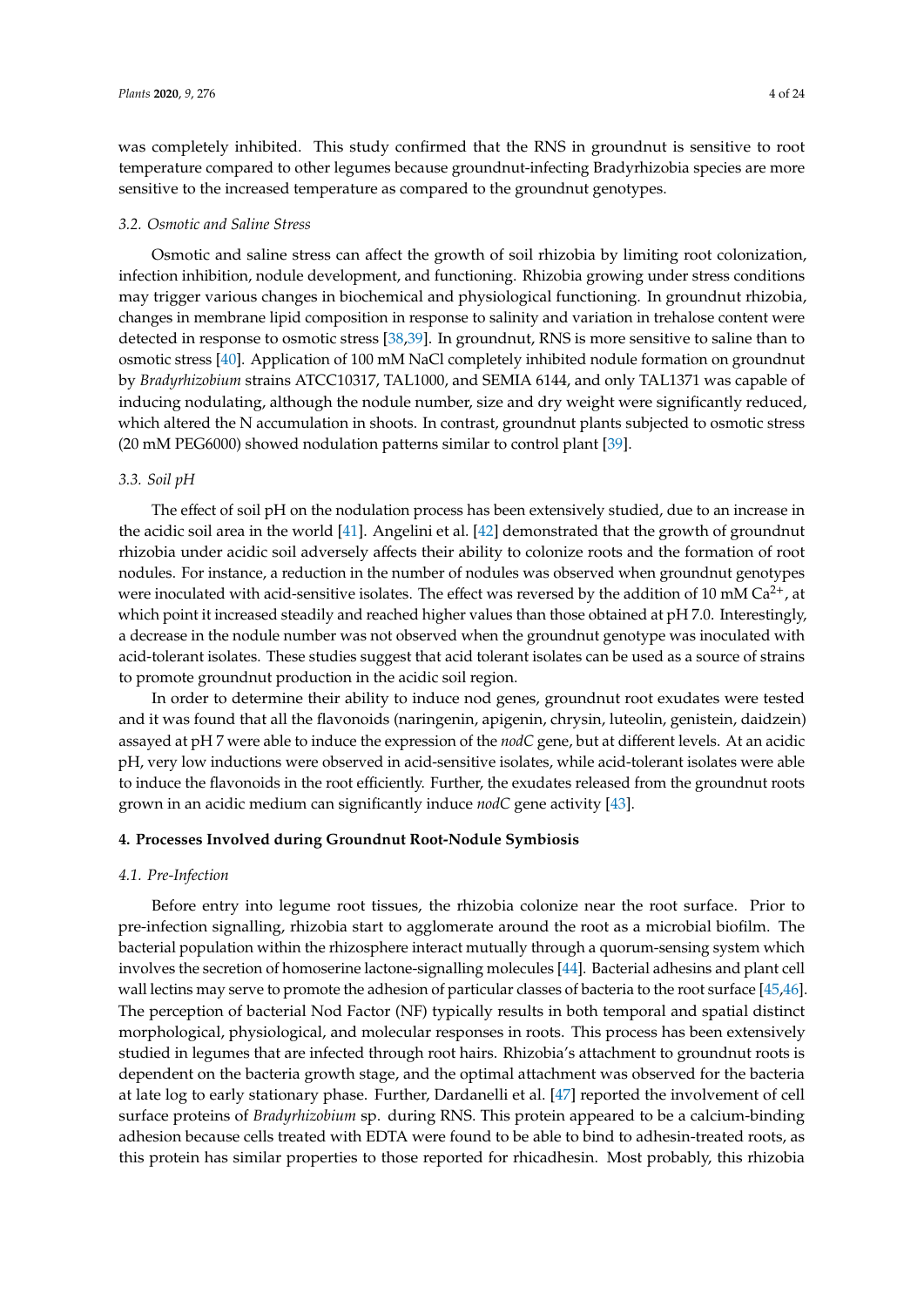adhesin is involved in the attachment process of rhizobia to the root surface for the establishment of an effective symbiosis during the crack entry of groundnut.

#### *4.2. Role of Rhizobial Exopolysaccharides in Root-Nodule Symbiosis*

Rhizobial infection for nodule development requires bacterial exopolysaccharides (EPS) in legumes such as *Medicago* sp., *Pisum* sp., *Trifolium* sp., and *Leucaena* sp. [48,49]. Earlier, EPS was considered a critical matrix component of the threads that influence infection-thread penetration. Stacey et al. [50] proposed alternative roles of EPS in the development of determinate (round), or indeterminate (continually elongating), nodules by pointing out the morphological differences in infection threads. Another study by Leigh and Coplin, [51] proposed that EPS act as suppressors of plant defense systems. Interestingly, EPS perception in two nodule ontogenies, determinate and indeterminate, appears to be different. In fact, EPS is essentially required for the establishment of nitrogen-fixation and symbiosis in legumes with an indeterminate type of nodule, whereas plants that develop determinate nodules do not have such a requirement [52,53].

In groundnut, an EPS-impaired mutant was used to understand its role during rhizobia interaction with groundnut roots. The inoculation of groundnut with an EPS-impaired mutant caused the development of fewer nodules, leading to a reduced shoot dry weight and diminished nitrogen content in different organs. Electron-microscopic observation of nodules induced by the EPS-impaired mutant confirmed low nodule occupancy with few bacteroids, and resulted in the formation of empty, non-nitrogen-fixing (Fix−) nodules [54]. These results confirmed that EPS mutation affects the molecular process, which controls the establishment of the symbiotic relationship during nodulation. This indicated that rhizobial EPS plays an important role in establishing an effective symbiosis through crack entry in groundnut. Additionally, as infection threads are not formed in groundnut, Morgante et al. [55] proposed that EPS are involved in the evasion of plant defense responses. This was further supported by the fact that, compared to rhizobia, which are enclosed within infection threads, the rhizobia spreading intercellularly are continuously exposed to the defense system of the plant, and thus require the suppression of the plant defense system [51].

#### *4.3. Routes of Bacterial Invasion*

In legumes, during nodule symbiosis, rhizobial invasion can follow three routes of entry that are host-determined: (1) through root hairs, (2) through wounds, particularly where lateral or adventitious roots occur, and (3) between undamaged epidermal cells. The mode of infection and nodule types among different legumes are shown in Figure 1. Root hair invasion, which led to the formation of an infection thread resulting in the curling of root hair that traps bacteria in the curl, allowing their entry into root hairs through the hydrolysis of cell walls and invagination of the plasma membrane (Figure 2), is the best-studied mechanism involved in root nodulation [56]. Tip growth towards the base of root hairs results in an intracellular infection thread that proceeds through the cortical cells to reach the nodule primordia, where bacteria are released inside cells [9]. Invasion of the cell occurs by accomplishing endocytosis from unwalled infection droplets that originated from the tip of infection threads. Within the host cells, rhizobia are enclosed by a "plant-derived" peri-bacteroid membrane [57,58]. This invasion occurs in members of legume subfamilies Mimosoideae and Papilionoideae, like pea, soybean, vetch, alfalfa, *M. truncatula* and *L. japonicus*.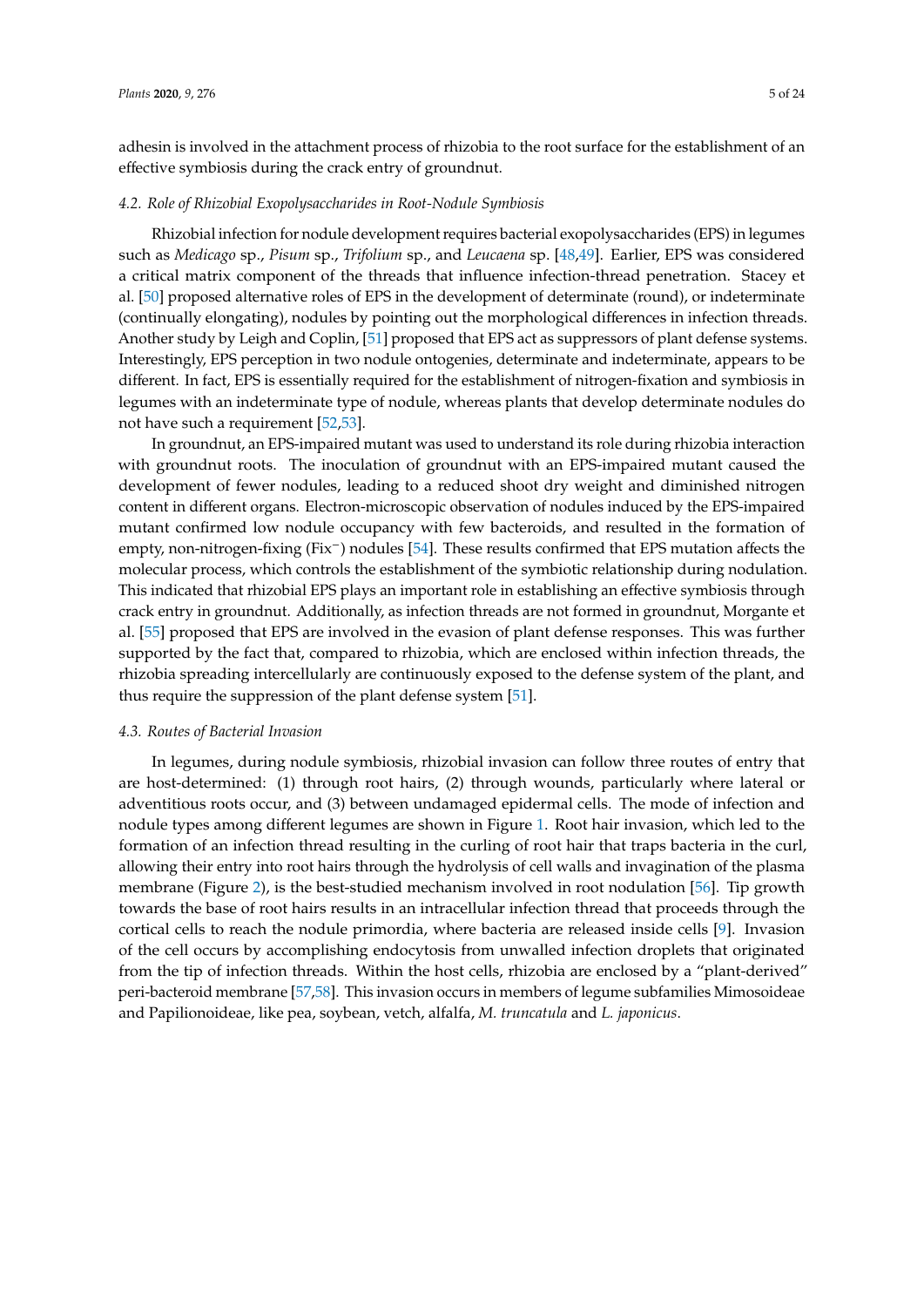

**Figure 1.** Mode of infection and nodule types among legumes including groundnut (*Arachis hypogaea*).



**Figure 2.** Rhizobial invasion can occur either through root hairs or cracks epidermis. (**A**) Root hair invasion is initiated by rhizobial adhesion to root hairs and root hair deformation. Infection thread initiates from this invasion and allows rhizobial invasion of the cortex. Concomitant with these epidermal responses, cortical cells activate cell division for nodule primordium. (**B**) Crack/intercellular invasion breached the epidermis and rhizobia get direct access to cortical cells.

the symbiotic rhizobia remain confined within these infection thread resembling structures and fix nitrogen, but never release inside plant cells attaining the typical bacteroid form, as observed in other shows infection progression delimited within conspicuous intercellular "fixation threads". Moreover, In the Caesalpinioideae subfamily of legumes, 23% of the members are known to nodulate [59] and most of them belong to the tribe Caesalpiniae, but, exceptionally, the genus *Chamaecrista* belonging to the *Cassiae* tribe also forms nodules, which suggests that nodulation might have independently evolved in this genus [60]. Interestingly, caesalpinioid legumes possess a prototypic attribute, which legumes [61]. In *Mimosa scabrella,* rhizobia penetrate directly between undamaged epidermal cells by the disruption of the middle lamella of radical cell walls and invade host cells through IT-like structures [62]. Another invasion mode that occurs via natural wounds caused by splitting of epidermis and the emergence of young lateral or adventitious roots is known as crack entry. This invasion occurs in a few sub-tropical legumes like *Arachis* sp., *Neptunia* sp., *Sesbania* sp., *Aeschynomene* sp., and *Stylosanthes* sp. (Table 1). In S. *rostrata* and *Neptunia* sp., invasion leads to the formation of intercellular infection pockets [63,64], which give rise to the formation of intracellular infection threads. However, in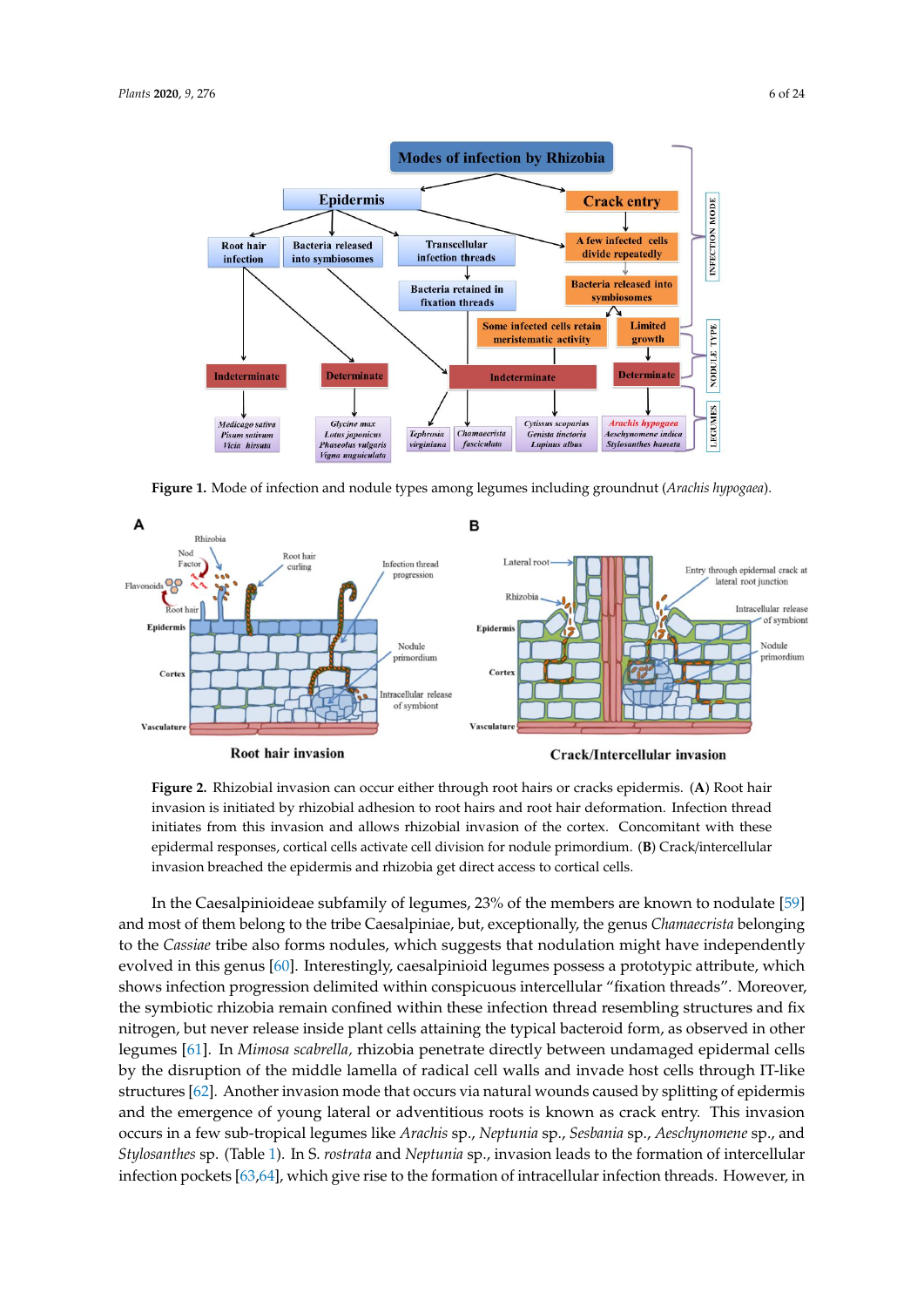A. *hypogaea*, *Stylosanthes* sp., and *Aeschynomene* sp., the structures similar to infection threads have never been observed [65]. In addition, a different mechanism of invasion was described for the symbiosis between *Chamaecytisus proliferus* (tagasaste) and *Bradyrhizobium* sp. The entry of *Bradyrhizobium* to the roots involves the formation of infection threads that later abort and, instead, rhizobia use the crack entry mode to infect the host and for nodule formation. No successful infection threads have been observed at any stage of host infection, and the later rhizobia penetration in the periphery of the nodule primordia occurs intercellularly [66].

**Table 1.** List of legumes exclusively showing 'crack-entry' mode of infection, with their systematic affiliations, the names of rhizobial partners and the specific features of nodules (legume phylogenetic clades are mentioned within brackets; MCC-Mimoseae–Cassieae–Caesalpinieae).

| 'Crack-entry'<br>Legumes    | <b>Systematic Position</b><br>within Leguminosae<br>(Fabaceae)       | <b>Symbiotic Partner</b><br>Rhizobia                                                     | <b>Distinctive Features of</b><br>Nodule                                          | Reference          |
|-----------------------------|----------------------------------------------------------------------|------------------------------------------------------------------------------------------|-----------------------------------------------------------------------------------|--------------------|
| Arachis<br>hypogaea         | Sub family:<br>Papilionoideae<br>Tribe: Dalbergieae<br>(Dalbergioid) | Bradyrhizobium sp.                                                                       | Aeschynomenoid type,<br>oblate-spheroid, root<br>junctions with axillary<br>hairs | 67                 |
| Sesbania<br>rostrata        | Sub family:<br>Papilionoideae<br>Tribe: Sesbanieae<br>(Robinioid)    | Azorhizobium<br>caulinodans                                                              | Aeschynomenoid<br>affinities, spherical,<br>'open basket' nodule<br>meristem.     | [68]               |
| Stylosanthes<br>guianensis  | Sub family:<br>Papilionoideae<br>Tribe: Dalbergieae<br>(Dalbergioid) | Bradyrhizobium<br>stylosanthis<br>Rhizobium sp.<br>Strains: CIAT1460,<br>CB2126, CB1650. | Aeschynomenoid type,<br>oblate, root junctions<br>with axillary hairs.            | [69, 70]           |
| Aeschynomene<br>afraspera   | Sub family:<br>Papilionoideae<br>Tribe: Dalbergieae<br>(Dalbergioid) | Bradyrhizobium sp.                                                                       | Aeschynomenoid type,<br>spheroid, root and stem<br>nodules.                       | $\lceil 12 \rceil$ |
| Neptunia<br>natans          | Sub family:<br>Mimosoideae<br>Tribe: Mimoseae<br>(Mimosoid, MCC)     | Devosia riboflavina                                                                      | Mimosoid, unbranched-<br>elongated, aquatic<br>infection environment.             | [71]               |
| Mimosa pudica               | Sub family:<br>Mimosoideae<br>Tribe: Mimoseae<br>(Mimosoid, MCC)     | <b>Burkholderia</b><br>phymatum,<br>Cupravidus<br>taiwanensis<br><b>Burkholderia</b>     | Mimosoid, unbranched-<br>elongated, broad<br>symbiont range.                      | $[72]$             |
| Chamaecrista<br>fasciculata | Sub family:<br>Caesalpinioideae<br>Tribe: Cassieae (MCC)             | tuberum,<br>Rhizobium tropici<br>Bradyrhizobium<br>frederickii                           | Caesalpiniod type, rigid,<br>hemispherical with<br>fixation threads.              | [73, 74]           |

In groundnut, the rhizobial invasion mechanism differs from other legumes. Bradyrhizobia penetration of root and cortex, as well as spreading within the nodules occurs, without infection threads formation and involves intercellular invasion/ crack-entry [4]. Peculiarly, tufts of thick-walled multicellular rosette hairs or axillary hairs can be seen in the lateral root junctions in groundnut, having some unassigned function [75]. Surprisingly, these axillary hairs also show curling upon infection with cognate rhizobia in the case of *Arachis* and *Stylosanthes*. Although *Bradyrhizobium* cells were seen to be entrapped within typical "shepherd's crooks" structures on the apex of some axillary hairs, this never led to infection thread progression like the root hairs of other legumes [65] (Figure 2). Instead, Bradyrhizobia enters the root through the middle lamella between two adjacent axillary hair cells, a place where the cell wall seems to be loosely constructed. After penetration, rhizobial dissemination occurs intercellularly by separating cortical cells at the middle lamella. Some of the axillary root hairs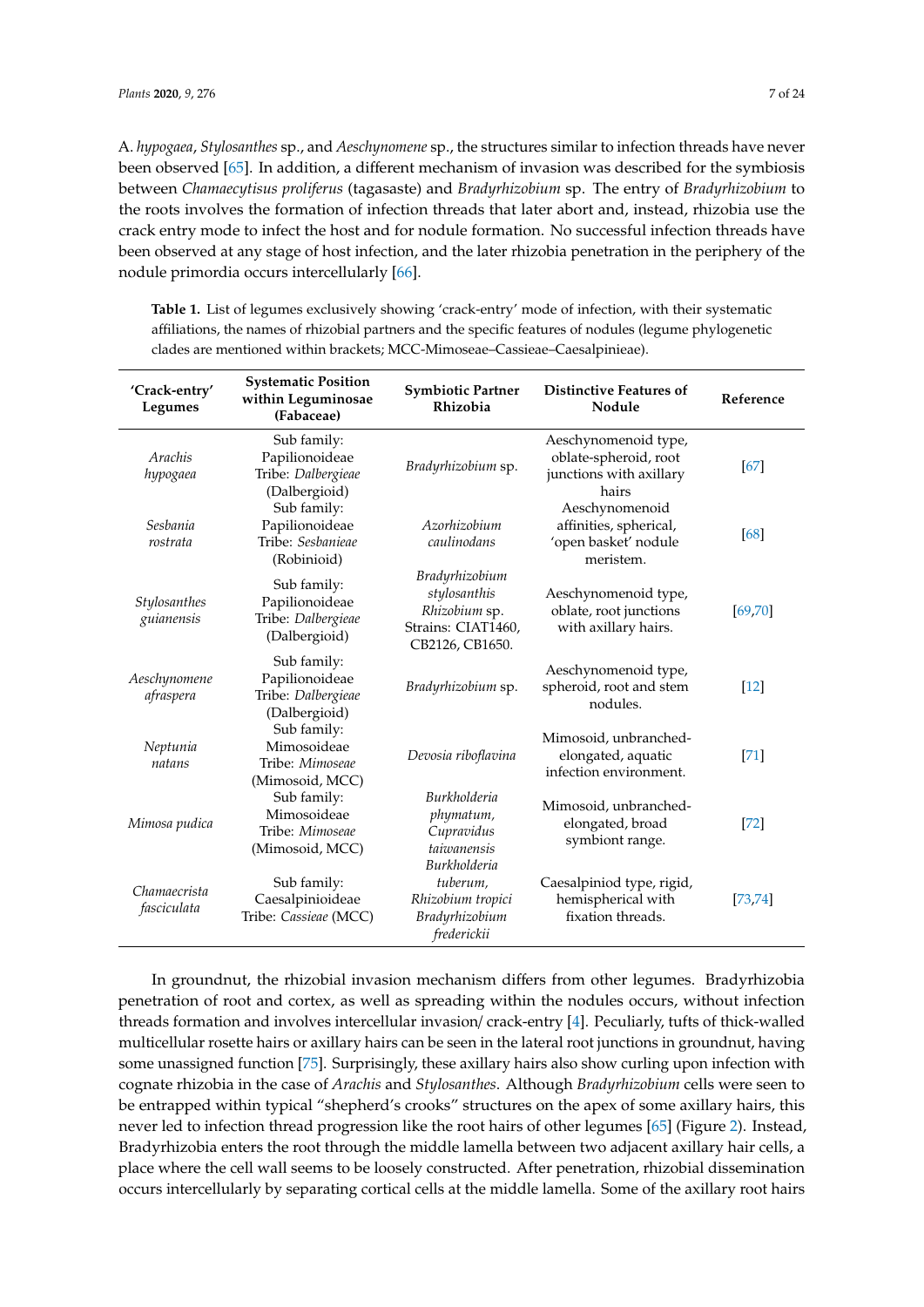are associated with large basal cells, which are the first to become infected by bradyrhizobia. These large invaded basal cells divide repeatedly to form a determinate nodule where the core infected zone is not intermixed with uninfected cells [67].

## *4.4. Structural Features of Nodule*

The successful accomplishment of nodule organogenesis after bacterial internalization leads to an active nodule. Groundnut nodules can be morpho-anatomically assigned under aeschynomenoid-type, which develop at the lateral root emergence axils and are determinate in nature, are oblate-spheroid in shape with 1–5 mm diameter, and are devoid of interspersed uninfected cells in the central infection zone [76]. After invaded cortical cells stop dividing, the previously rod-shaped Bradyrhizobial cells – differentiate into swelled-up, spherical bacteroids that become solitarily encapsulated into peribacterial membrane sacs. Nodules show bacteroids tightly packed in the cortical cell cytoplasm, most of which show a central vacuole and peripherally delimited nucleus. The bacteroids are enclosed singly in peri-bacteroidal membrane sacs [77]. Furthermore, ultra-structurally, four types of inclusion bodies are exclusively present in the groundnut nodule: microbodies, oleosomes, electron-dense bodies, and proteinaceous inclusions. Oleosomes (lipid accumulations) and microbodies are found outlining the peribacterial membrane and dense bodies are situated at the peribacteroid space, adjacent to bacteroids [78] (Figure 3).



**Figure 3.** Successive stages of nodule development in groundnut and "crack-entry" invasion of *Bradyrhizobium*.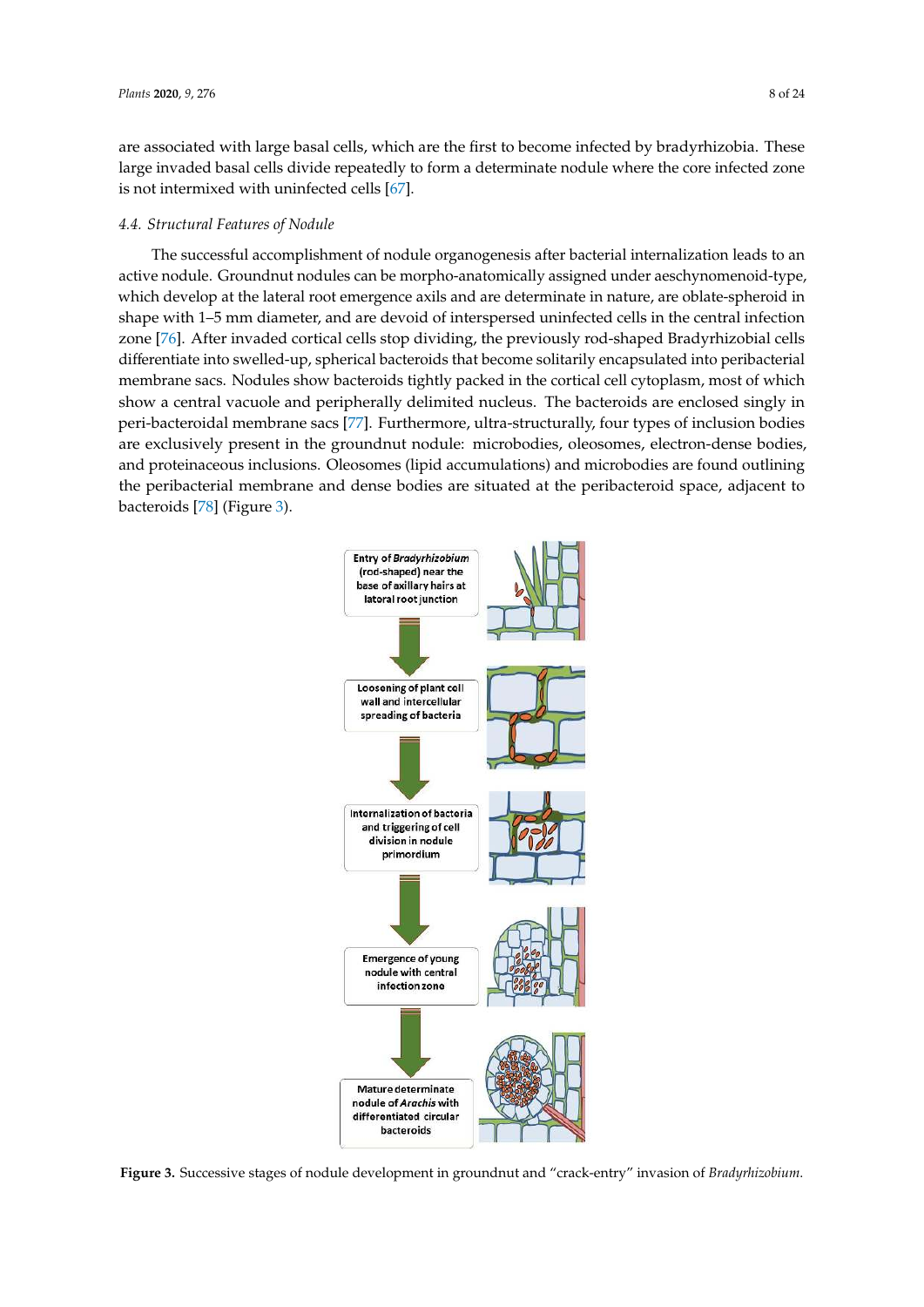## **5. Molecular Basis of Root Nodule Symbiosis Initiation in Groundnut**

Root nodule symbiosis (RNS) essentially involves a complex molecular dialogue between the plant and symbiotic microbe, ultimately leading to successful symbiosis [79]. After the establishment of symbiotically functional nodules, differentiated bacteria (bacteroids) convert molecular dinitrogen into ammonium ions [80]. As the first signal of this molecular communication, leguminous roots start to release flavonoids that accumulate in the rhizosphere. These compounds activate the bacterial transcriptional regulator protein *NodD*, which, in turn, induces the transcription of other nodulation genes (*nod*, *nol*, and *noe* genes), whose products are involved in the synthesis and secretion of main rhizobial nodulation signals called Nod factors (NF) or lipo-chitooligosaccharides (LCOs) [81].

With some exceptions in temperate legumes like *Aeschynomene* sp., *Sesbania* sp., and *Arachis* sp., very few studies have addressed the molecular aspects of crack entry/intercellular invasion. Groundnut was predominantly reported to be nodulated with *nodABC*-bearing *Bradyrhizobium* strains, but was also found to be nodulated by *nodABC* lacking *Bradyrhizobium* strain Btai1 [82], which suggests that NFs might not be indispensable in the RNS of groundnut [83,84]. Therefore, groundnut may harbor two different modes of RNS: (i) NF-dependent and (ii) NF-independent. In the NF-dependent mode of RNS, Nod factor molecules are required to trigger the cellular divisions for nodule primordium development [83]. Groundnut root junctional cracks are intercellularly infected by rhizobia, and typical aeschynomenoid nodules are formed by repeated divisions of an intracellularly infected cell. Considering these facts, two alternative models for NF perception and infection have been previously proposed. According to the first model, NFs are required for the intracellular infection of the basal cortical cell that forms the nodule primordium. Alternatively, the second model proposes that rhizobia can accommodate intracellularly without NFs, but to reinitiate the meristematic activity of the infected cell, NFs play a significant role. However, the exact degree of colonization of the Bradyrhizobial *nodC* mutant (whether it has an inter- or intra-cellular mode) is still not clearly understood [83], and neither of the two possibilities can be firmly ascertained.

#### **6. Components of Symbiotic Signalling Pathway in Groundnut**

#### *6.1. AhNFR1 and AhNFR5*

The molecular perception of NFs induces symbiotic signalling that allows the establishment of nitrogen-fixing root nodule symbiosis. In the model legume *Lotus japonicus*, NFs are perceived by two LysM domain-containing Receptor-Like Kinases *LjNFR1* and *LjNFR5*, which form a heteromeric complex [85]. Against a groundnut background, Ibanez et al. [86] reported a *LjNFR1* as an orthologue of *AhNFR1* and a *LjNFR5* as an orthologue of *AhNFP* with phylogenetic confirmation. EST contigs, which showed significant similarities to *LjNFR1*, contained extracellular LysM domains in the predicted protein sequences, having characteristic CXC motifs in the interspacer domains situated between LysM1-LysM2 and LysM2-LysM3. Also, PCR-based strategies retrieved amplicon with a high identity with *LjNFR5 like RLKs*, which was found to encode the extracellular region of *AhNFP.* A three-dimensional homology model of the LysM2 domain NFP was also represented, which showed the conserved proximity of glutamine and isoleucine residues assigned to NF binding. However, transcriptional analysis of post infection root samples showed no significant induction of *AhNFP* [86]. Previous reports showed the failure of *Bradyrhizobium* SEMIA *nodC* mutants in nodulation, suggesting the NF dependence of groundnut [83]. Interestingly, Noisangiam et al. [82] mentioned NF-independent nodulation by *Bradyrhizobium* BTAi1, indicating NF dependence as well as independence in groundnut. To conclude, studies thus far have ascertained the presence of NFR in groundnut, but the NF dependence of groundnut nodulation seems to be partner-specific for different strains of *Bradyrhizobium*.

# *6.2. AhSYMRK*

Symbiotic Receptor Kinase (SYMRK) is an indispensable component of a common symbiotic pathway that amplifies the NF-perceived signal [87]. In groundnut, *AhSYMRK* is conserved, structurally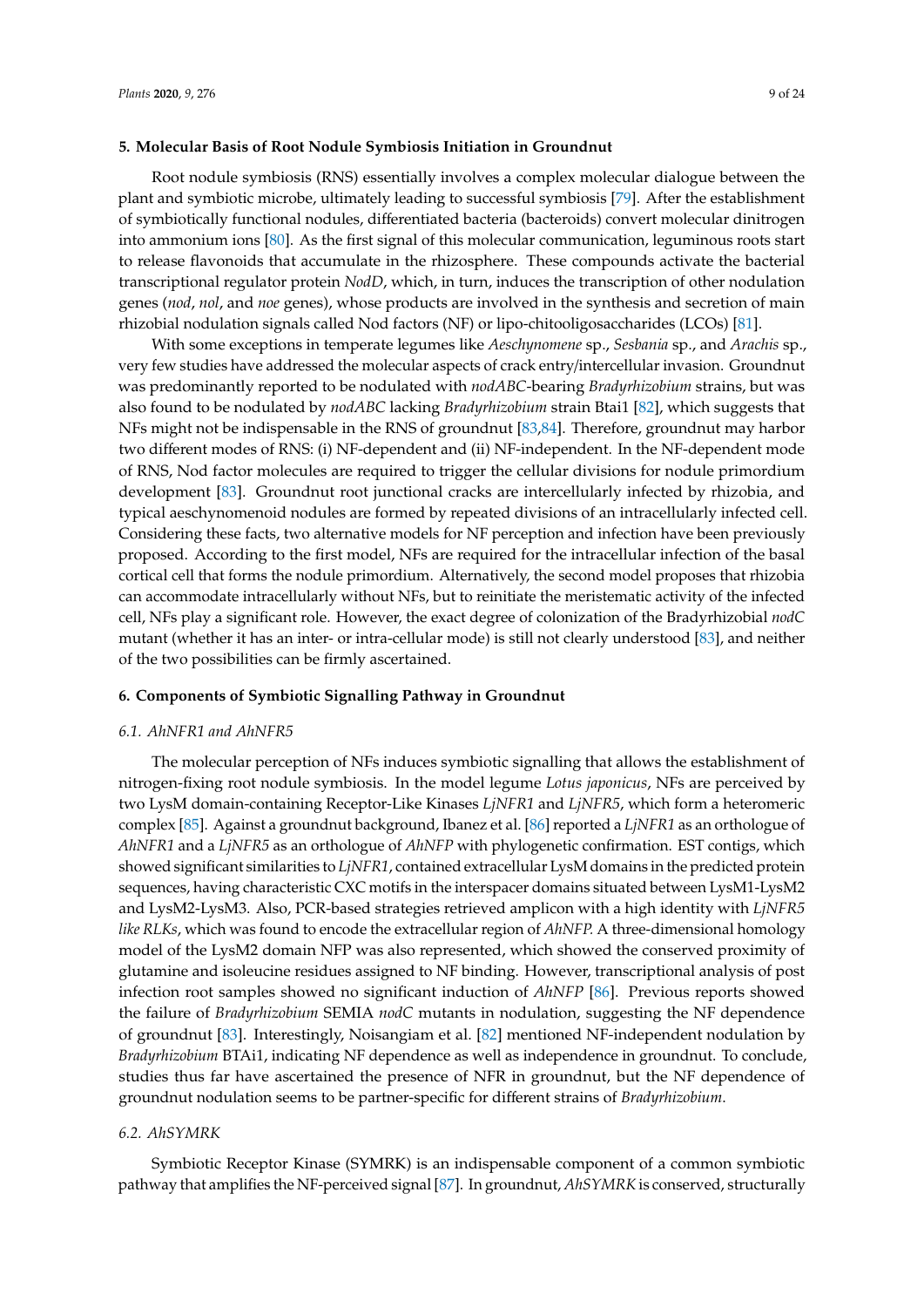composed of an N-terminal signal peptide, followed by a NORK sequence-like domain or Malectin-like domain, three LRRs (leucine-rich repeats), a transmembrane domain and the cytoplasmic kinase domain followed by a C-terminal tail. *AhSYMRK* has been reported to be a dual-specific serine threonine tyrosine (S/T/Y) receptor kinase, which auto-phosphorylates on its "gate-keeper" (Y670) residue [88]. In the biological context, *AhSYMRK* was capable of cross-species complementation in *M. truncatula* TR25 (SYMRK null background) and rescued nodulation, showing complete intracellular accommodation of *Sinorhizobium*. RNA interference (RNAi) of SYMRK was also found to downregulate symbiotic genes (unpublished). Interestingly, the autoactivated kinase domain (KD) of *AhSYMRK* was found to excessively activate nodule organogenesis in the absence of rhizobial stimulus when overexpressed in TR25. Regardless, *AhSYMRK* KD overexpression could not auto-nodulate groundnut, because prior bacterial invasion was presumably needed for nodulation [89]. Intriguingly, substituting gatekeeper Tyr with residues like Phe or Ala significantly affects the restoration of proper symbiotic features in TR25 where rhizobial invasion could not surpass the epidermal–cortical barrier resulting in halted infection patches at the nodule apex. These findings strongly indicated the necessity of an optimally phosphorylated state of SYMRK for aiding rhizobial infection progress and ensuring intracellular invasion in the nodule cortex [90]. Contextually, how such epidermal–cortical regulations can be relevant in groundnut has yet to be understood.

# *6.3. AhCCaMK*

Ca2+/calmodulin-dependent protein kinase (*LjCCaMK*/*MtDMI3*) is indispensable for the calcium-spiking signal response of the common symbiosis pathway (SYM pathway), which leads to rhizobial invasion through the epidermis towards the cortex and triggers nodule organogenesis [10,91,92]. *AhCCaMK* was found to have a conserved sequence, showing a catalytic kinase domain having subdomains I to XI of Ser/Thr kinases, a junctional domain, and a CaM-binding domain, finally followed by a visinin-like domain with three calcium characteristic binding motifs. *AhCCaMK* could successfully complement null TRV25 *M. truncatula* plants (Unpublished). Notable changes observed in *AhCCaMK* RNAi plants were: (a) a considerable delay in nodulation and a drastic reduction in nodule count was seen in RNAi roots compared to control; (b) the aberrant distribution of *Bradyrhizobium* with scattered pockets containing fewer or no symbiosomes, and an abundance of bi-nucleated cells were noted. Further, a scanning electron microscopy (SEM) study revealed pleomorphic, geometrically irregular bacteria in the symbiosomes; (c) the acetylene reduction assay confirmed reduced nitrogenase activity in the RNAi nodules in comparison with control transformed nodules [93]. All of these observations indicate the active role of *AhCCaMK* in nodule organogenesis and endosymbiont dissemination and proper symbiosome formation during nodule development.

#### *6.4. AhCYCLOPS*

CYCLOPS is a transcription factor working in the SYM pathway, which is phosphorylated by CCaMK [94]. Activated CYCLOPS binds to the CYCLOPS-responsive cis-elements placed in the promoter region of NIN and ERN1 for their transcriptional activation [95,96], or signal transduces to other transcription factors like NSP1, NSP2 and RAM1 [97]. Structurally, CYCLOPS contains a variable N-terminal regulatory domain, followed by an activation domain (AD) and two nuclear localization sequences (NLS1 and NLS2) ending with a C-terminal conserved coiled-coil region in the DNA binding domain [95]. Das et al. [98] characterized *AhCYCLOPS*, unraveling different facets of its role in nodulation. Under the expression of a native promoter, *AhCYCLOPS* was fully capable of cross-species complementation in *M. truncatula ipd3-1* and *ipd3-2* background. The silencing of *AhCYCLOPS* through RNAi in groundnut resulted in the delayed inception of nodulation compared to control plants. However, the infection zones of these RNAi nodules were uniformly infected, but the Bradyrhizobia were rod shaped (undifferentiated) without functional spherical bacteroids. Furthermore, the silencing of the *AhCYCLOPS* gene significantly affected the expression of several other important symbiotic gene homologues, such as *AhCCamK*, *AhHK1*, *AhNIN*, and *AhENOD40* in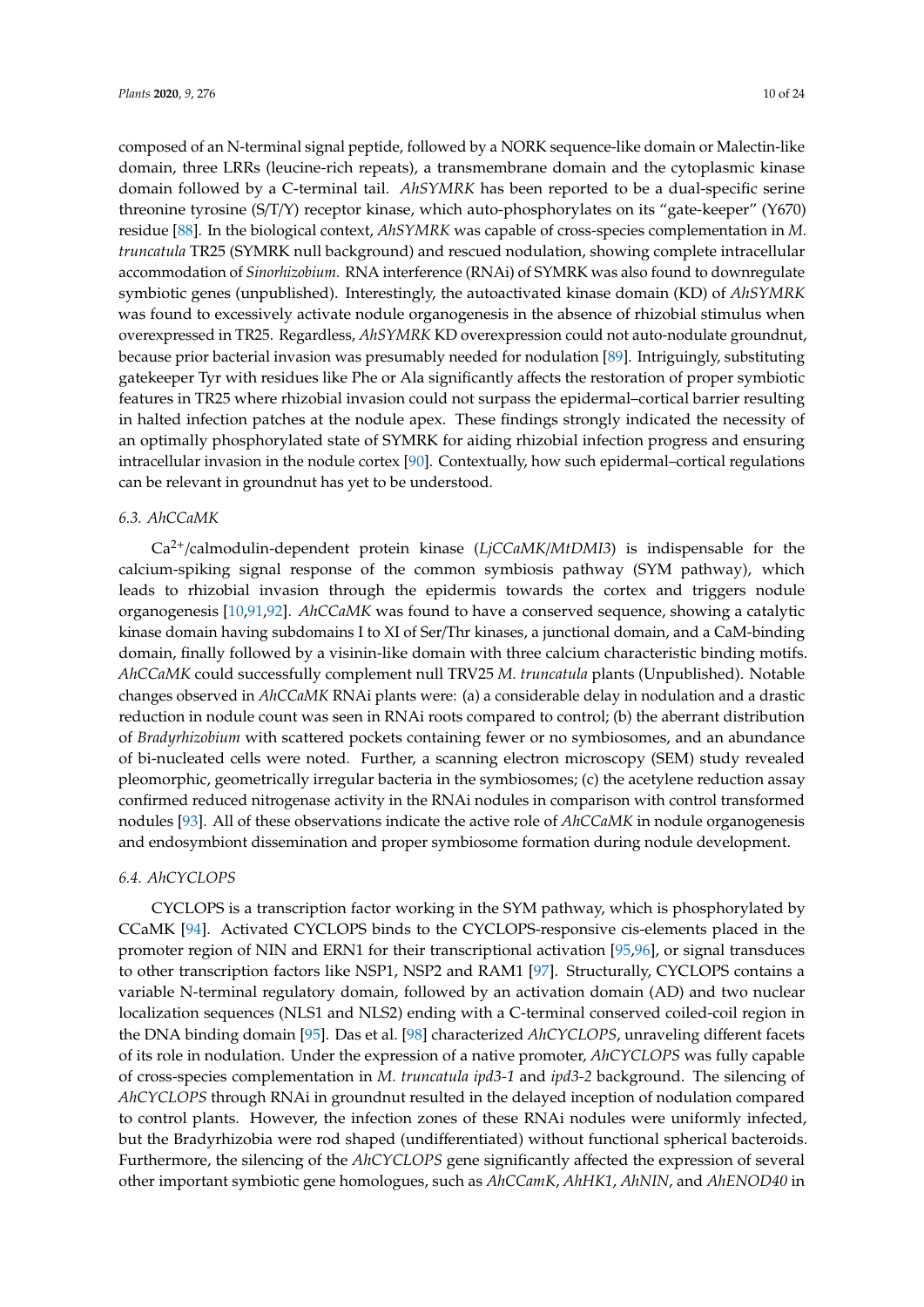roots. The expression of *AhCCaMK* was unaltered but *AhHK1* expression showed an almost 1.5-fold increase, but a drastic decrease was noted, in the transcription level of *AhENOD40*, while *AhNIN* showed a moderate decrease. Conclusively, the attenuation of *AhCYCLOPS* affected the differentiation of rhizobia, probably due to down-regulation of symbiotic signalling components.

# *6.5. AhHK1*

Cytokinin is sensed by the cyclase/histidine kinase-associated sensing extracellular (CHASE) domain-containing receptors like cytokinin response1 (*MtCRE1*) and *Lotus* histidine kinase1 (*LHK1*) [99, 100]. Cytokinin-triggered phosphorelay through these histidine kinases (HK) is essential for nodule organogenesis [101,102]. In groundnut, the *histidine-kinase1* (*AhHK1*) gene was predicted to contain the extracellular cytokinin-sensing N-terminal CHASE domain flanked by two transmembrane domains, a cytosolic kinase domain followed by a C-terminal receiver domain. The RNAi of *AhHK1* was shown to down-regulate type-A response regulators like *AhRR5* and *AhRR3,* along with symbiotic genes like *AhNIN* and *AhENOD40*. There was also a significant reduction in nodulation in *AhHK1-RNAi* roots and the developed nodules were inactive. Moreover, the infected nodules showed a high mitotic index and the presence of rod-shaped, undifferentiated rhizobia within spherical symbiosomes. Notably, elevated expression of the meristem maintenance factor *Wuschel-Related Homeobox 5* (*WOX5*) was found, which could be correlated to the undifferentiated condition of *AhHK1-RNAi* nodules. Overall, all these findings indicated that *AhHK1*-orchestrated cytokinin signalling is required for both nodule inception and their progression from proliferating to a differentiated cell fate during development [103].

Functional genomics has provided new insights into a wide number of candidate genes and transcription factors involved in root nodule symbiosis in legumes [15,16] (Table 2). The functional characterization of these genes will add new layers to the existing understanding of RNS.

| <b>RNS Progress</b>                 | <b>Key Genes /TFs</b>                   | <b>Functional Description</b>                                                                             |  |
|-------------------------------------|-----------------------------------------|-----------------------------------------------------------------------------------------------------------|--|
| Bacterial                           | NFR1/LYK3                               | Initiate host response                                                                                    |  |
| Recognition                         | LYR3                                    | Recognition of symbiotic signals                                                                          |  |
|                                     | EPR <sub>3</sub>                        | Role in Recognition of Nod factor and host-symbiont<br>compatibility                                      |  |
|                                     | <b>CASTOR</b>                           | Encode putative ion channel protein                                                                       |  |
| Early signalling<br>and SYM pathway | <b>CNGC</b>                             | Plays a role in symbiotic calcium oscillations in SYM pathway                                             |  |
|                                     | <b>CYCLOPS</b>                          | DNA-binding transcriptional activator induces nodule<br>development                                       |  |
|                                     | NIN, NSP2, and                          | Role in transcriptional reprogramming for initiation of root                                              |  |
| Early Transcription                 | ERF1                                    | nodule symbiosis                                                                                          |  |
| factor                              | ERN1                                    | Controls rhizobial infection                                                                              |  |
|                                     | ARPC1                                   | Encode heptameric ARP2/3 nucleator-essential for the<br>intracellular accommodation of rhizobial bacteria |  |
| Infection                           | <b>CERBERUS</b>                         | Role in infection thread formation, growth, and differentiation of<br>nodules                             |  |
|                                     | HK1/CRE1                                | Role in nodule organogenesis                                                                              |  |
| Cell division                       | bHLH476                                 | Plays a role in cytokinin pathway which positively regulates<br>symbiotic nodulation                      |  |
|                                     | EIN <sub>2</sub>                        | Plays a key role in plant-microbe interaction                                                             |  |
|                                     | AP2                                     | Transcriptional regulator of symbiotic nodule development                                                 |  |
| Nodule regulation                   | Cytokinin<br>oxidase/dehydrogenase<br>6 | Maintaining cytokinin homeostasis during root and nodule<br>development                                   |  |

**Table 2.** Summary of the transcriptomics-based identification of candidate genes and transcription factors involved in root nodule symbiosis in legumes.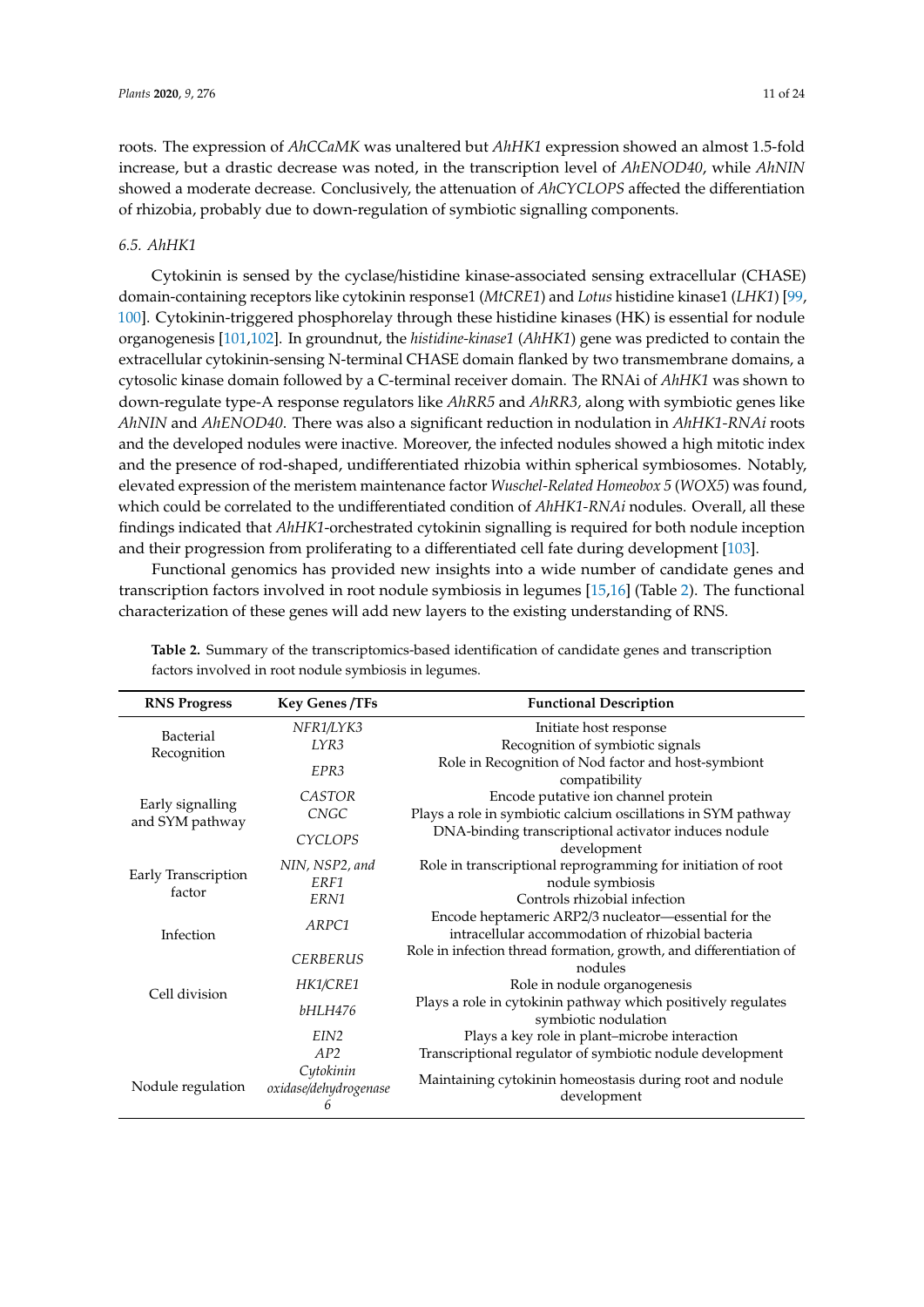| <b>RNS Progress</b> | <b>Key Genes /TFs</b>                 | <b>Functional Description</b>                                                                            |  |
|---------------------|---------------------------------------|----------------------------------------------------------------------------------------------------------|--|
|                     | CLE13                                 | Role in systematic autoregulation of nodulation (AON) pathway<br>that negatively regulates nodule number |  |
|                     | F-box/kelch-repeat<br>protein         | Long-distance regulation of legume-rhizobium symbiosis                                                   |  |
|                     | Protein kinase<br>superfamily protein | Role in infection and nodule development                                                                 |  |
|                     | RWP-RK family<br>protein              | Key regulators of nitrogen responses and of gametophyte<br>development                                   |  |
|                     |                                       |                                                                                                          |  |

**Table 2.** *Cont.*

## **7. Signalling and Phytohormone Pathways Involved during Nodulation in Groundnut**

Several reports of transcriptomic studies show the biosynthesis of hormones and the genes behind its activation or degradation being differentially expressed upon NF treatments. We summarized the effects of phytohormones on nodulation in Table 3.

| Plant<br>Hormones | <b>Overall</b><br>Influence on<br><b>Nodulation</b> | <b>Mechanism of Regulation</b>                                                                                                          | Reference  |
|-------------------|-----------------------------------------------------|-----------------------------------------------------------------------------------------------------------------------------------------|------------|
| Cytokinin         | Positive                                            | Ligand for HK1, essential for cortical signalling<br>$\bullet$<br>Delimits polar auxin transport during growth of nodule primordia<br>٠ | $[101]$    |
| Auxin             | Positive                                            | Required in nodule meristem for cortical division<br>$\bullet$<br>Regulated by NF signalling<br>$\bullet$                               | [104, 105] |
| Gibberellin       | Negative                                            | • Nod factor triggered negative feedback maintenance                                                                                    | $[106]$    |
| Ethylene          | Negative/<br>Positive                               | Downregulates defense response gene Li Pr-10<br>$\bullet$<br>Downregulates early genes of symbiotic pathway<br>$\bullet$                | [107, 108] |
| Abscisic<br>acid  | Negative/<br>Positive                               | Increases lateral root density (LDR) in legumes<br>$\bullet$<br>Negatively regulates ENOD 11 and RIP1                                   | [109, 110] |

**Table 3.** Summary of phytohormones and their regulatory effects on nodulation.

# *7.1. Auxin*

Several findings link Nod Factor (NF) signalling to auxin transport, which is inhibited by flavonoids. NF application or *S. meliloti* infection inhibits auxin transport from shoot to root at 24 h, as well as regulating the expression of some *MtPIN* auxin efflux transporter genes in an *MtCRE1*-dependent manner [102,104]. Moreover, *MtCRE1*-dependent pathways also control the accumulation of flavonoids in *M. truncatula* roots upon infection, and flavonoid application can rescue the *Mtcre1* nodulation phenotype. These data suggest that NF-induced cytokinin signalling triggers flavonoid induction and the subsequent inhibition of polar auxin transport. The resulting accumulation of auxin initiates cortical cell division and nodule organogenesis.

Available evidences suggest that NFs regulate the expression of auxin signalling genes. NF application induces transcription factors encoding genes *MtARF16a* and *MtPLETHORA3* in root hairs related to auxin, while several *ARF* genes are downregulated in NF-treated root hairs after 24 h [105,111]. However, these genes were found to be induced by auxin in roots of *M. truncatula* [112]. It indicates that the perception of NF could lead to the accumulation of auxin which, in turn, activates some specific auxin signalling genes which are reported to control cell divisions or IT formation in legumes [105]. No information is available thus far in groundnut to provide clarity as to the role of auxin transport in groundnut nitrogen fixation.

## *7.2. Cytokinin*

Various studies documented the crucial role of cytokinins (CKs) as key regulators of nodule organogenesis [99,100] and IT formation [111,113]. A comparative analysis between groundnut and the model legumes highlighted the predominance of CKs and ethylene signalling pathways during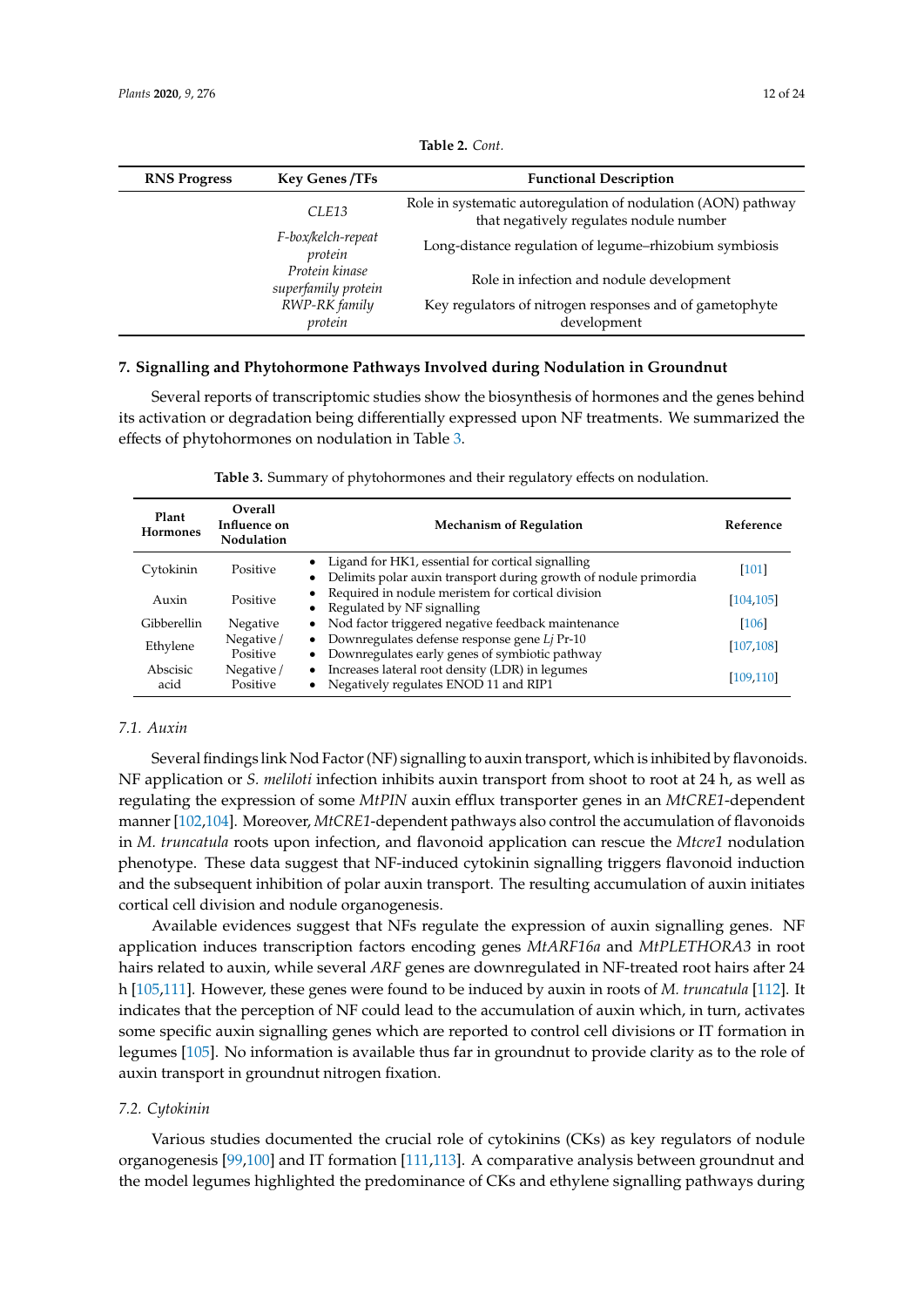nodule formation. It was found that the two-component CK receptor *Histidine kinase 1* (*HK1)* plays a central role in nodule organogenesis in both groundnut and other model legumes [99,101–103]. During nodule development, the *AhHK1*, *LjHK1* (*LHK1*), and *MtCRE1* have a similar pattern of expression, but *AhHK1,* a downstream effector, showed an altered pattern of expression during groundnut symbiosis. Expressions of CK-responsive TFs such as *type-B RR* like *MtRR1, MtNSP1,* and *MtbHLH476* have a distinct expression pattern in groundnut in comparison to model legumes. The distinct role of CK signalling during groundnut nodulation is in accordance with the previous report, where the silencing of *AhHK1* resulted in delayed nodulation associated with nodule differentiation [103].

Rhizobia–legume interaction activates the common symbiosis pathway (SYM-pathway) that recruits CK signalling for the induction of nodule primordia in the cortex [114]. CK-signalling causes local auxin accumulation at the site of incipient nodule primordia by modulating the expression of auxin transporters [102,104]. These phytohormonal signals and the SYM-pathway together reprogram the cortical cells and regulate their division, ultimately building a nodule primordium for the endocytic accommodation of the symbionts [115,116]. Loss-of-function mutations of *LHK1* (lhk1-1 allele, formerly known as hit1)/*MtCRE1* (cre1-1/2) lead to a strong reduction in nodulation [101,102], suggesting that CK-dependent phosphorelay through these receptor histidine kinases is essential for nodule organogenesis. Further, gain-of-function mutation of *LHK1* (*snf2*) is sufficient to induce nodule primordia in the absence of rhizobia, demonstrating that CK signalling is sufficient to initiate this developmental process [100]. A recent study unraveled the role of CK signalling in groundnut [103]. This study provided insight on the silencing (RNAi) of putative CK receptor *Histidine Kinase1*(*AhHK1*) resulting in a decrease in nodule number, indicating that CK signalling, mediated through this receptor, is important for the inception of nodule primordium.

CK's role in nodule differentiation was first reported by Plet et al. [102], but whether this involves factors like *retinoblastoma-related protein* (*RBR*), which restrains proliferation to promote the differentiation of cells [117], and the Wuschel-related homeobox5 (*WOX5*) meristem maintenance factor [118], which are functionally conserved in root nodule meristems, is a subject for future investigation [103]. Further, some evidence suggests that NFs induce CK production, which initially regulates nodule organogenesis, and then rapidly activates negative feedback on NF signalling and infection processes.

# *7.3. Gibberellins*

NFs can rapidly induce the biosynthesis of bioactive gibberellin (GA) in root hairs, which consequently triggers a negative feedback leading to both downregulation of NF signalling and the activation of GA catabolic enzymes [106,112,119]. Increasing evidence also shows that bioactive GAs negatively regulate nodulation in both determinate and indeterminate nodules [106,119]. Thus, NF-induced GAs could help fine-tune NF signalling and rhizobium infection during symbiosis.

# *7.4. Ethylene*

The ethylene response factor (ERFs) plays a crucial role by regulating cell division and differentiation during nodule development [107,120]. Earlier genetic and physiological studies highlighted the key regulatory role of ethylene during early symbiotic processes [108,121–123]. Groundnut transcriptomics highlighted the upregulation of several *AP2-domain* and symbiotic orthologues of *ERF1* during nodulation [15,16]. In *L. japonicus, LjERF1* is a positive regulator of nodulation and downregulates the expression of defense gene *LjPR-10* during symbiosis [107]. Intriguingly, the high expression of *ERF1* in groundnut is associated with the high expression of *PR-1s,* indicating that the ethylene signalling network is differently recruited during symbiosis. The expression of the master regulator of ethylene signalling, *EIN2,* was significantly high in groundnut, and the expression of a negative regulator of nodulation, *EFD,* was distinctly different from model legumes. Vernie et al. [120] observed that the differential role of ethylene signalling during crack-entry nodulation was because an EFD (for the ethylene response factor required for nodule differentiation)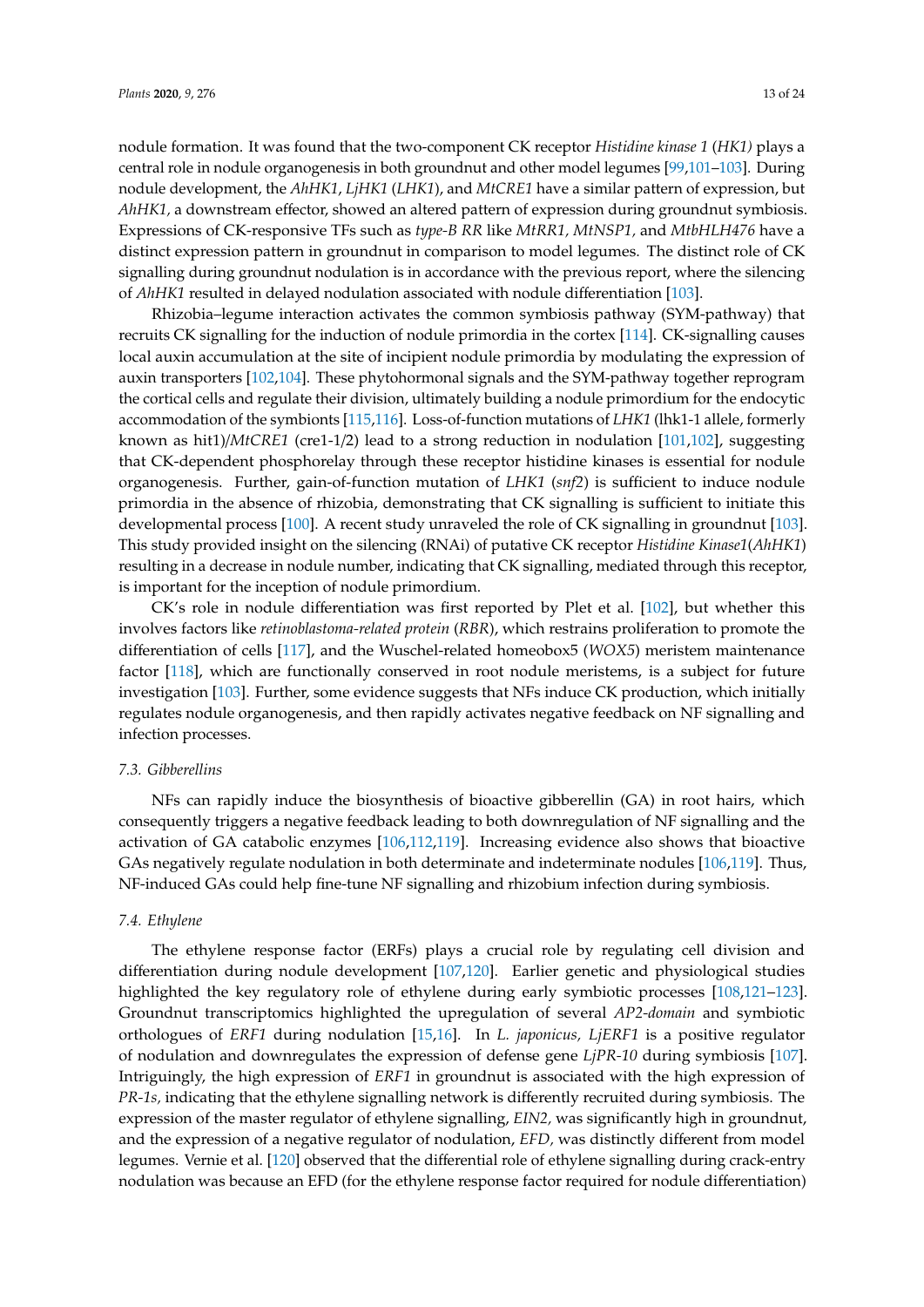appears to be involved in an ethylene-independent feedback inhibition and regulates the expression of cytokinin response during nodulation.

# *7.5. Abscisic Acid*

Abscisic acid (ABA) is a meythyl–pentadienoic compound involved in seed maturation, dormancy, and drought stress response pathways [124]. ABA inhibits lateral root development in an auxin-independent manner and governs root architecture, taking cues from nutritional signals [125]. Interestingly, non-legumes like *Arabidopsis* respond to ABA by decreasing lateral root density (LRD) and legumes respond to ABA by elevating LRD. Furthermore, increasing LRD by ABA was found to be associated with the formation of root nodules in the non-legume actinorhizal plant *Casuarina glauca*. Hence, this suggests that increased lateral root formation in ABA response is pivotal in the – case of nodule formation [109]. Studies in *M. truncatula* have indicated that ABA can influence both nodule formation and bacterial infection. ABA negatively regulates early gene expressions of *RIP1* and *ENOD11*, possibly through the regulation of the Nod factor signalling pathway. It was also shown that ABA drastically suppresses the cytokinin-orchestrated induction of *ENOD40* and *NIN* in *sta-1*, a mutant sensitive to ABA [110]. Thus, examination of the role of ABA in nodulation is important to enhance the groundnut nitrogen use efficiency in order to reduce the yield gap.

# **8. Utilization of Existing Knowledge to Enhance N<sup>2</sup> Use E**ffi**ciency by Groundnut and Cereals**

# *8.1. Application of Transgenic Approaches and Genome Editing*

Identifying suitable combinations of candidate genes from the symbiotic pathway is a continual process and relevant efforts are in progress to enhance nitrogen fixation through a transgenic approach [126]. With the advancements in transcriptomics and proteomics, data modelling and targeted selection, the search for candidate symbiotic genes has been efficiently bypassed. Domain swapping and chimeric approaches have also been made in the case of symbiotic pathway components like SYMRK [127]. With the advent of newer technologies like genome editing, manipulating genome structures has become easier. Genome editing tools like CRISPR/Cas9 were employed to knockout *leghemoglobin* (*Lbs*) genes in *L. japonicus*, and uncovered their synergistic roles in symbiotic nitrogen fixation [128]. This study concluded that *Lbs* acts additively in nodules and the lack of *Lbs*results in early nodule senescence. It also provided insight into the reprogramming of the gene expression network in the absence of *Lbs*, probably as a result of an uncontrolled free  $O_2$  concentration [128]. Various genomics approaches and biotechnology efforts in this direction will help us to learn more about the molecular basis of nodulation at the genomic/proteomic/metabolomic level, which would effectively translate into major gains in research and contribute to more sustainable agriculture (Figure 4).



**Figure 4. Deployment of molecular-omics approaches will help in the characterization of important genes in RNS.** First, the investigated natural nodule variation in groundnut is shown, then the functional genomics technologies, and the integrative data analysis used to prioritize candidate genes. Finally, genes important for various stages of symbiosis are identified and validated.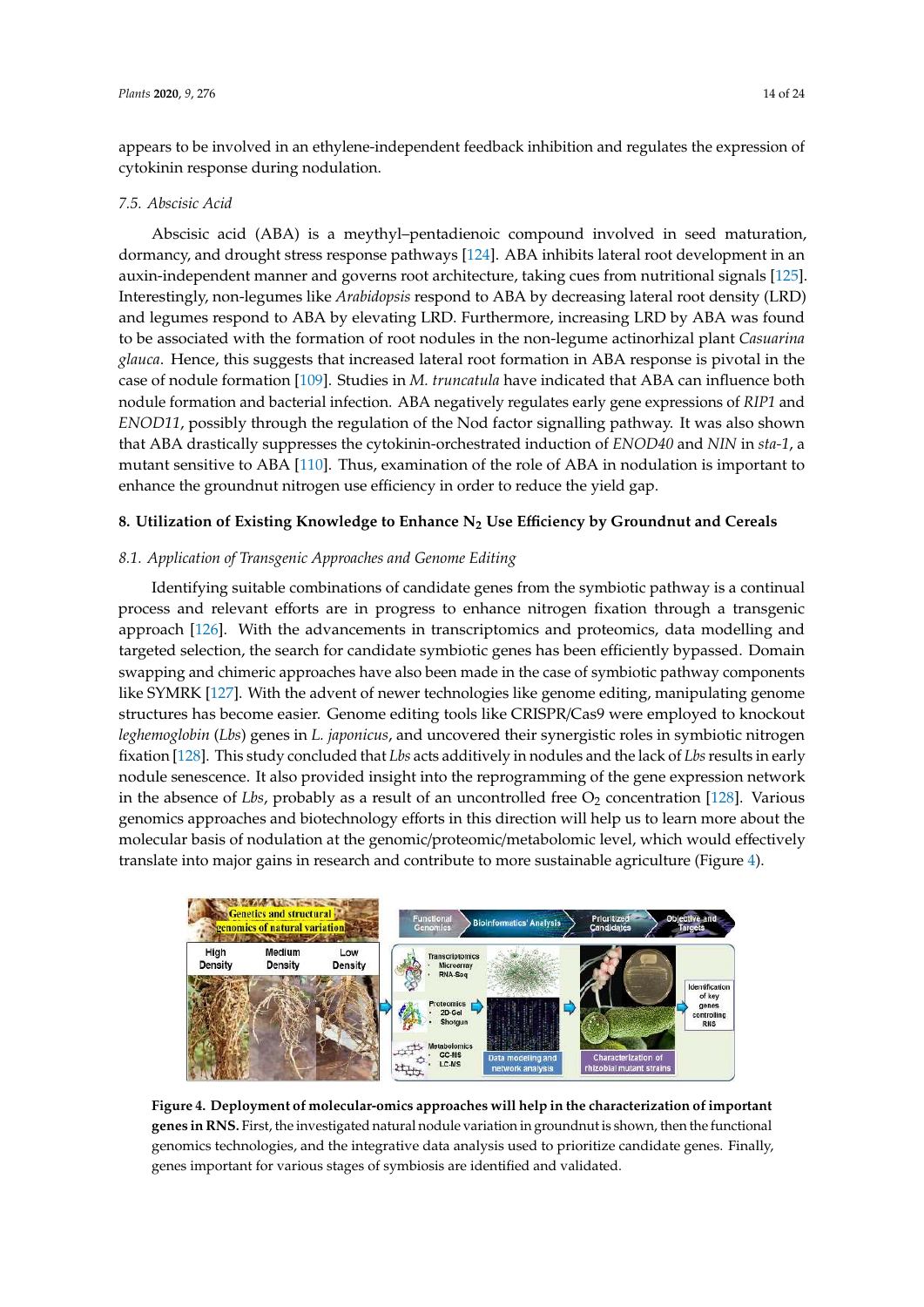## *8.2. Context of Advanced Bioinformatics in Groundnut Research*

Bioinformatics plays an inevitable role in current plant science because the amount of biological data grows exponentially, leading to a parallel growth in the necessity for data management tools and methods for visualization, integration, modelling, and prediction [129]. In this context, groundnut has a fairly large and complicated allotetraploid genome ( $2n = 4x = 40$ , 2800 Mb), which imposes a great challenge for its whole-genome sequencing attempts [130]. Alongside the advancement of next-generation sequencing technologies such as 454 pyro-sequencing and Illumina sequencing, the transcriptomic data of groundnut has been rapidly gathered in genome databases. To exemplify, PeanutDB is one such public genomic database that integrates groundnut transcriptome data, including 32,619 contigs each accompanying EC, KO (KEGG Orthology), and GO (Gene Ontology) functional annotations and tabulated SSRs, SNPs and other genetic polymorphisms [131]. Another widely used database is PeanutBase, affiliated with the Legume Federation, serving as an international community resource for peanut crop improvement. Some features of this database include (i) inclusive data collection templates for genetic maps, markers, QTLs, traits, and publication data, which also encourages researchers to contribute individually generated datasets; (ii) PeanutBase has used the MAKER-P [132] annotation pipeline, in which polypeptide sequences from the annotations of soybean, common bean, and *Medicago* genomes were used, in addition to available expressed sequence tags (EST) data from the wild *Arachis* diploids and cultivated tetraploid [133]. Analyses gained from all of these bioinformatics databases can positively lead to the methodical genetic engineering of groundnut and holistic crop improvement.

#### *8.3. Strategies to Extend Nitrogen Fixation to Non-Legumes*

Understanding the strategies used by different legume species to discriminate between and select the best microbial partners in their natural habitat is important for the improvement in nitrogen fixation efficiency in legumes. An ambitious goal is to transfer the symbiotic nitrogen fixation machinery to economically relevant non-legumes such as cereal crops [134,135]. As cereals also contain the common symbiotic pathway (CSP) genes working towards arbuscular mycorrhizal (AM) colonization, the engineering of oxygen-limited nodule-like structures in cereal roots can also be attempted. To modulate symbiotic activity in cereal crops, nodule-independent endophytic association with nitrogen-fixing microorganisms through crack entry or epidermal invasion is also a prospective area of research. Studies have shown the effectiveness of novel metabolites in the selection of beneficial microbial populations in the rhizosphere [136], and plants can be genetically modified to exert specialized metabolites that would selectively enhance the competitiveness of engineered nitrogen-fixing super-microbes in the rhizosphere.

#### **9. Current Menace of Inorganic Fertilizers—Key Challenges**

Synthetic fertilizers are expensive and cause environmental pollution, which ultimately gives rise to problem such as eutrophication due to nitrate accumulation in fresh-water bodies. Alarmingly, visionless farming practices are widespread in Southern Asia. Volatilizations of inorganic fertilizers have led to the emission of tremendous amounts of ammonia, which would disturb human health in the long run. Anthropogenic activities have destabilized the nitrogen cycle and also contributed to approximately two thirds of the annual flux in reactive nitrogen species (Nr) into the atmosphere [137]. Ammonia, despite having a short lifetime and limited emission height, in the transport of deposited NH4<sup>+</sup> from one ecosystem to another, could lead to widespread ecosystem pollution [138]. Statistical studies revealed that 11 countries from South Asia have cumulatively applied ~65% of the global total inorganic manures during 2000–2014. China and India together have contributed ~77% of total inorganic nitrogen application and  $\sim$ 75% of total NH<sub>3</sub> emission among these countries within the mentioned time-span [139]. Therefore, symbiotic bacterial nitrogen fixation is the best alternative way to boost nitrogen availability and utilization; it is one of the central goals of crop improvement research.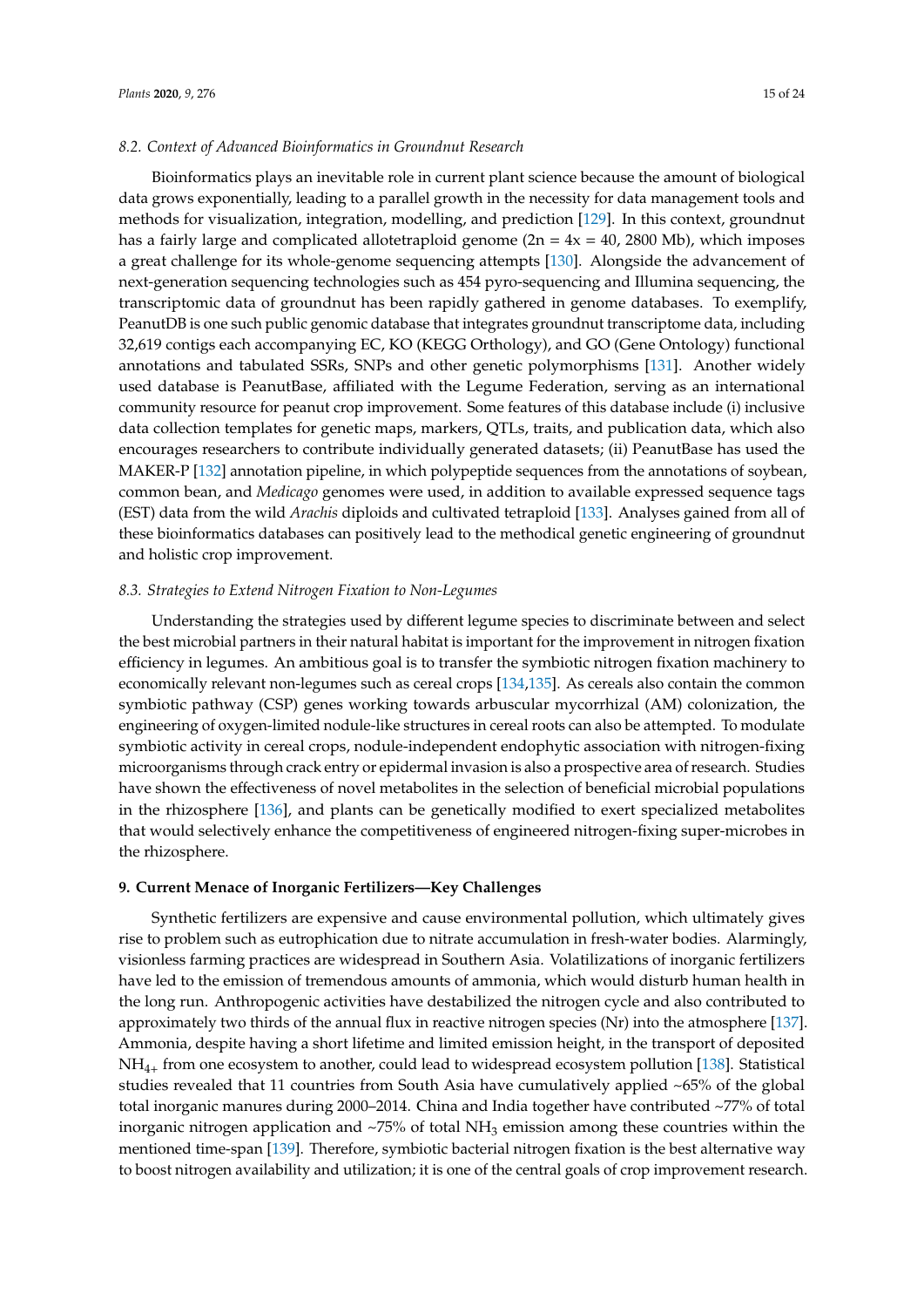#### **10. Enhancement of Biological Nitrogen Content in Soil by Intercropping with Groundnut**

Intercropping is a traditionally advantageous agricultural practice that ensures efficient usage of growth resource nutrients and water in the soil [140]. The combinatorial intercropping of shade-tolerant, non-climbing legumes such as groundnut, soybean, and cowpeas, with cereal crops like maize, sorghum, and millet, and fiber crops like cotton, greatly enhances overall yield compared to singular farming [141,142]. Moreover, legume intercropping with grains can help in reducing weed competition, minimizes soil erosion, and fortifies the organic nitrogen pool. Therefore, such organic practices can reduce the use of synthetic N-fertilizer and herbicides [143]. A lot of reports have exhibited an increment in gross yield after groundnut cultivation. Legumes like groundnut reportedly provide an equivalent of 60 kg  $N_2$ /hectare to succeeding non-legume crops. Relevant to this, wheat cultivation followed by groundnut caused a higher grain yield than wheat cultivation followed by pearl millet. Furthermore, groundnut intercropping with sorghum minimized the inorganic nitrogen fertilizer requirement by 30-84 kg N/hectare [144]. Chu et al. [145] reported that rice/groundnut intercropping increased rice grain yield in low nitrogen soil, by the virtue of the improved organic nitrogen supplement provided by the preceding groundnut batch. Therefore, crop rotation with groundnut can lead to an increased supply of biologically fixed nitrogen, which can, in turn, minimize environmental pollution caused by inorganic fertilizers.

# **11. Harnessing the Genetic Variation through Conventional and Molecular Breeding for Improving Nitrogen Fixation**

Selection and breeding have strengthened the concept of  $N_2$  fixation for decades [146,147]. Nevertheless, the information on genetic variation for nodulation and  $N_2$  fixation is meager or largely absent [148,149]. In recent years, the collection of germplasm resources, innovation of breeding theory and technology, and marker-assisted breeding have played an important role in accelerating breeding. Strengthening the research and utilization of germplasm resources in a systematic way, with desirable characteristics, will help to identify useful traits for  $N_2$  fixation selection programs. In addition, due to the availability of tetraploid reference genomes for cultivated groundnut [150–152] and high-density genotyping assays [153], these can further accelerate genomics studies, leading to the discovery of associated genes and markers for deployment in breeding, to improve the  $N_2$  fixation ability of popular varieties. In order to harness the modern breeding technologies, the diverse set of germplasm lines need to be properly phenotyped for nodulation and its component traits under multiple environments and soil textures. It is also equally important to establish a relationship between nodulation efficiency and yield in addition to the estimation of residual  $N_2$  availability for the next cropping season. Therefore, it is important to understand all the above-mentioned factors related to  $N<sub>2</sub>$  fixation in groundnut in order to exploit the available genetic variability for developing improved varieties with a high  $N_2$  fixation ability as well as a cost-saving possibility.

# **12. Summary**

Groundnut is an important source of food, feed, and edible oil. Its ability to enter into a symbiotic relationship with nitrogen-fixing rhizobia has a strong impact on the environment and agriculture. Improving the nodulation and nitrogen fixation processes are seen as pivotal steps towards enhancing agricultural sustainability, nutrient recycling, soil biodiversity, ecosystem services, and even food security. Therefore, it is important to gain an in-depth understanding of the symbiotic pathways of groundnut, whose mode of bacterial colonization is similar to endophytic colonization, among the non-legume crops, so the transfer of nitrogen fixation machinery can take place with minimal tweaks. With the advancement of technologies, insights into the functional studies of genes from different legumes have been significantly increased, which will help to elucidate the mechanism of nodulation, and also provide candidate genes which can be used for re-decorating genomes of non-legumes to introduce nodulation and  $N_2$  fixation in them, to enhance productivity and food security.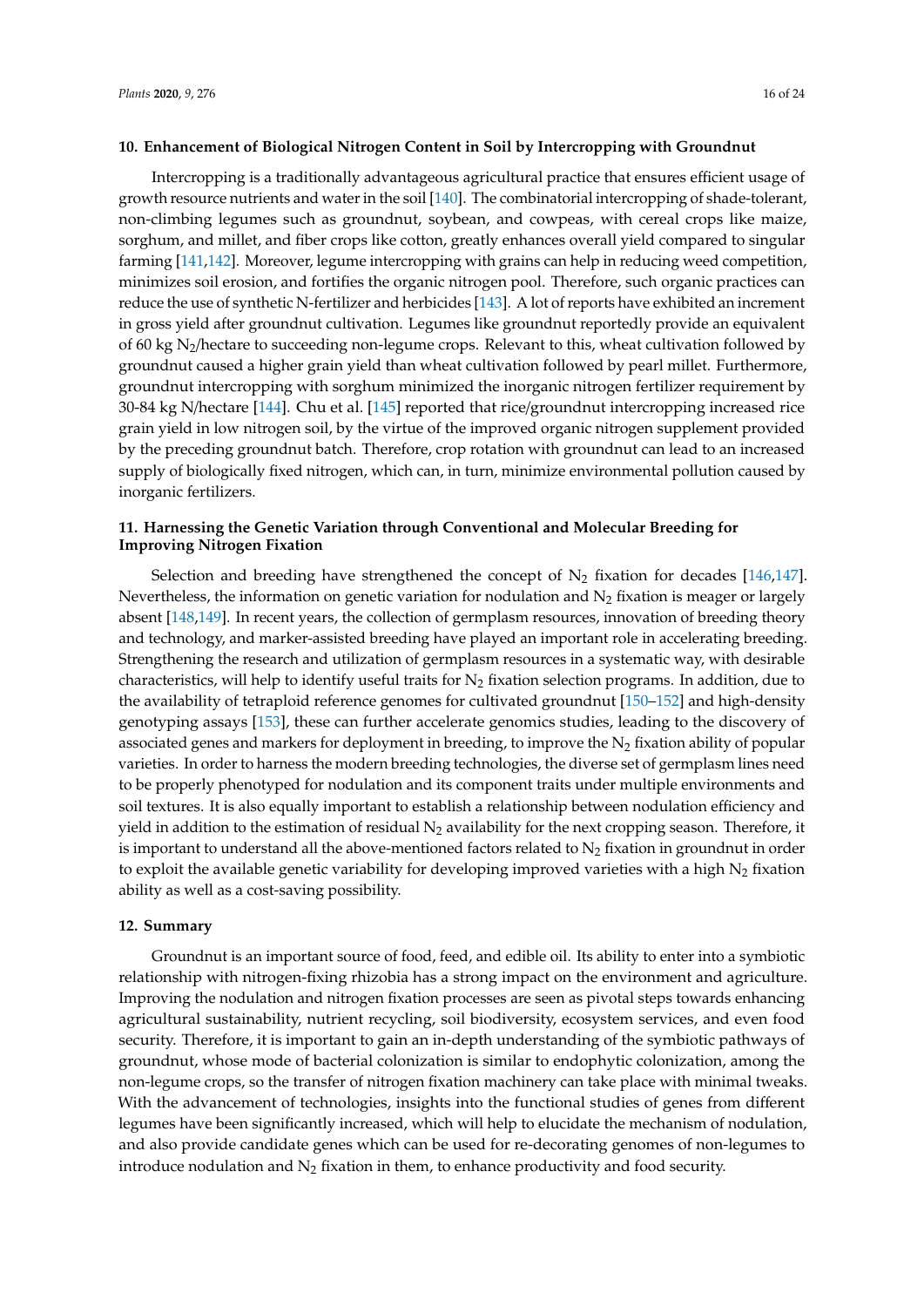**Author Contributions:** M.K.P., together with V.S., conceptualized the idea after receiving an invitation from the journal. S.B., F.I., and M.D. contributed to finalizing the crack-entry invasion mechanism in groundnut in addition to other sections. V.S. worked together with S.B., R.K., A.K., F.I., J.W., B.G., H.K.S., S.G., M.D., R.K.V., and M.K.P. in drafting the manuscript. All the authors contributed to the revision and finalizing of the manuscript. All authors have read and agreed to the published version of the manuscript.

**Funding:** This research was funded by the National Agricultural Science Fund (NASF) of Indian Council of Agricultural Research (ICAR), and Department of Biotechnology (DBT) of Ministry of Science & Technology, India.

**Acknowledgments:** Thanks are due to support from the National Agricultural Science Fund (NASF) of Indian Council of Agricultural Research (ICAR), and Department of Biotechnology (DBT) of Ministry of Science & Technology, India. The work reported in this article was undertaken as a part of the CGIAR Research Program on Grain Legumes and Dryland Cereals (GLDC). ICRISAT is a member of the CGIAR.

**Conflicts of Interest:** The authors declare there is no conflict of interest.

#### **References**

- 1. Azani, N.; Babineau, M.; Bailey, C.D.; Banks, H.; Barbosa, A.; Pinto, R.B.; Boatwright, J.; Borges, L.; Brown, G.; Bruneau, A.; et al. A new subfamily classification of the Leguminosae based on a taxonomically comprehensive phylogeny – The Legume Phylogeny Working Group (LPWG). *TAXON* **2017**, *66*, 44–77. [CrossRef]
- 2. Lewis, G.; Schrire, B.; Mackinder, B.; Rico, L.; Clark, R. A linear sequence of legume genera set in a phylogenetic context — A tool for collections management and taxon sampling. *South Afr. J. Bot.* **2013**, *89*, 76–84. [CrossRef]
- 3. Lavin, M.; Herendeen, P.S.; Wojciechowski, M.F. Evolutionary Rates Analysis of Leguminosae Implicates a Rapid Diversification of Lineages during the Tertiary. *Syst. Biol.* **2005**, *54*, 575–594. [CrossRef] [PubMed]
- 4. Sprent, J.I. Evolving ideas of legume evolution and diversity: A taxonomic perspective on the occurrence of nodulation. *New Phytol.* **2007**, *174*, 11–25. [CrossRef] [PubMed]
- 5. Young, N.D.; Bharti, A.K. Genome-Enabled Insights into Legume Biology. *Annu. Rev. Plant Biol.* **2012**, *63*, 283–305. [CrossRef]
- 6. Jensen, E.S.; Hauggaard-Nielsen, H. How can increased use of biological nitrogen fixation in agriculture benefit the environment? *Plant Soil* **2003**, *252*, 177–186. [CrossRef]
- 7. Garg, N. Geetanjali Symbiotic nitrogen fixation in legume nodules: Process and signaling. A review. *Agron. Sustain. Dev.* **2007**, *27*, 59–68. [CrossRef]
- 8. Kistner, C.; Parniske, M. Evolution of signal transduction in intracellular symbiosis. *Trends Plant Sci.* **2002**, *7*, 511–518. [CrossRef]
- 9. Gage, D.J. Infection and Invasion of Roots by Symbiotic, Nitrogen-Fixing Rhizobia during Nodulation of Temperate Legumes. *Microbiol. Mol. Biol. Rev.* **2004**, *68*, 280–300. [CrossRef]
- 10. Oldroyd, G.E.D.; Downie, J.A. Calcium, kinases and nodulation signalling in legumes. *Nat. Rev. Mol. Cell Biol.* **2004**, *5*, 566–576. [CrossRef]
- 11. Oldroyd, G.E.; Downie, J.A. Nuclear calcium changes at the core of symbiosis signalling. *Curr. Opin. Plant Biol.* **2006**, *9*, 351–357. [CrossRef] [PubMed]
- 12. Sprent, J.I.; James, E.K. Legume Evolution: Where Do Nodules and Mycorrhizas Fit In? *Plant Physiol.* **2007**, *144*, 575–581. [CrossRef] [PubMed]
- 13. Fabre, S.; Gully, D.; Poitout, A.; Patrel, D.; Arrighi, J.-F.; Giraud, E.; Czernic, P.; Cartieaux, F. Nod Factor-Independent Nodulation in *Aeschynomene evenia* Required the Common Plant-Microbe Symbiotic Toolkit1. *Plant Physiol.* **2015**, *169*, 2654–2664. [PubMed]
- 14. Wang, J. Wang's Lab UF Home Page. Available online: https://www.wanglabuf.com/projects (accessed on 10 November 2019).
- 15. Karmakar, K.; Kundu, A.; Rizvi, A.Z.; Dubois, E.; Severac, D.; Czernic, P.; Cartieaux, F.; Dasgupta, M. Transcriptomic Analysis With the Progress of Symbiosis in 'Crack-Entry' Legume *Arachis hypogaea* Highlights Its Contrast With 'Infection Thread' Adapted Legumes. *Mol. Plant-Microbe Interact.* **2019**, *32*, 271–285. [CrossRef]
- 16. Peng, Z.; Liu, F.; Wang, L.; Zhou, H.; Paudel, D.; Tan, L.; Maku, J.; Gallo, M.; Wang, J. Transcriptome profiles reveal gene regulation of peanut (*Arachis hypogaea* L.) nodulation. *Sci. Rep.* **2017**, *7*, 40066. [CrossRef]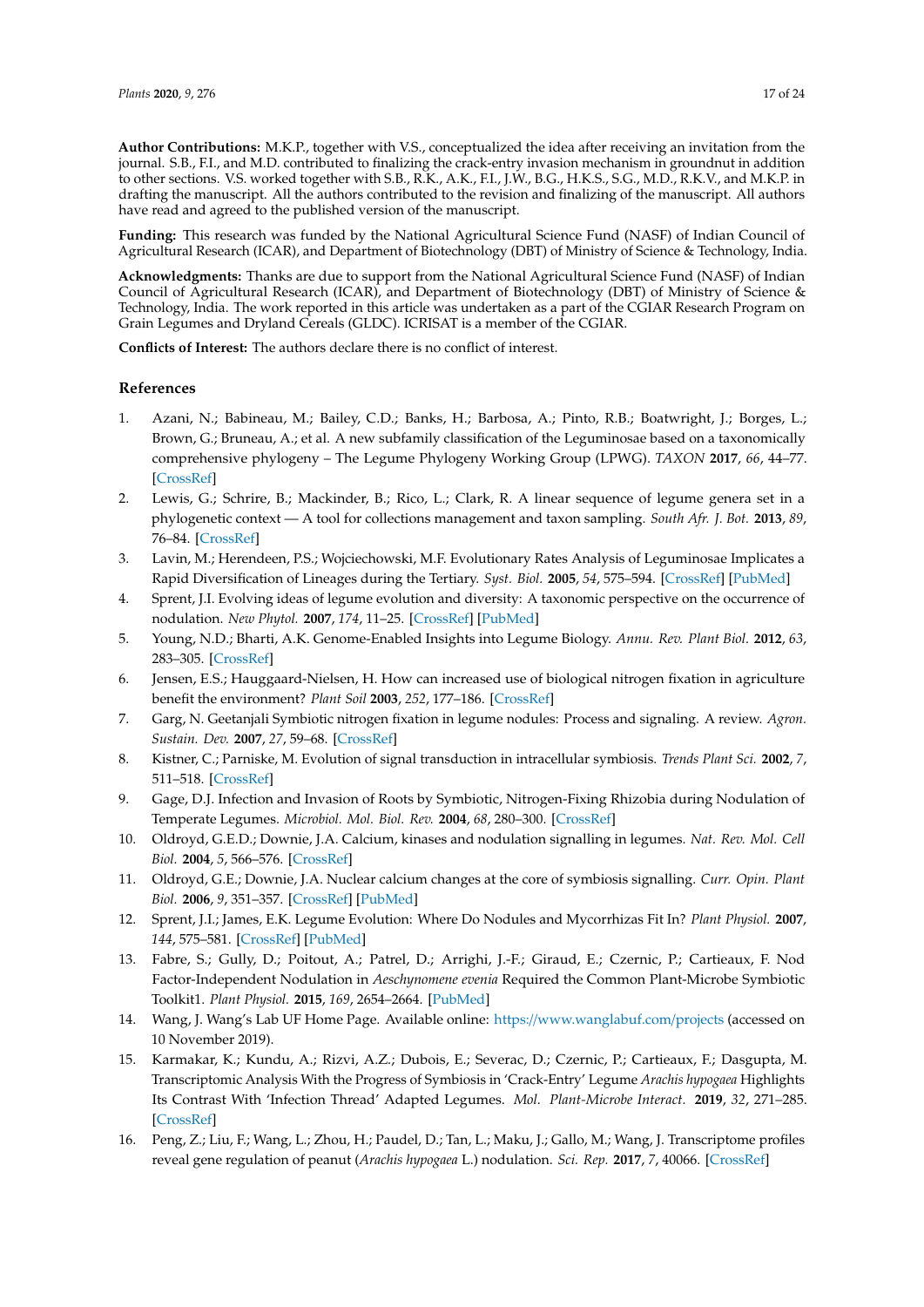- 17. Weir, B.S. The Current Taxonomy of Rhizobia. NZ Rhizobia Website. Available online: https://www.rhizobia. co.nz/taxonomy/rhizobia (accessed on 10 November 2019).
- 18. Delamuta, J.R.M.; Ribeiro, R.A.; Menna, P.; Bangel, E.V.; Hungria, M. Multilocus sequence analysis (MLSA) of *Bradyrhizobium* strains: Revealing high diversity of tropical diazotrophic symbiotic bacteria. *Braz. J. Microbiol.* **2012**, *43*, 698–710. [CrossRef]
- 19. VanInsberghe, D.; Maas, K.R.; Cardenas, E.; Strachan, C.R.; Hallam, S.J.; Mohn, W.W. Non-symbiotic *Bradyrhizobium* ecotypes dominate North American forest soils. *ISME J.* **2015**, *9*, 2435–2441. [CrossRef]
- 20. Nkot, L.N.; Krasova-Wade, T.; Etoa, F.; Sylla, S.; Nwaga, D. Genetic diversity of rhizobia nodulating *Arachis hypogaea* L. in diverse land use systems of humid forest zone in Cameroon. *Appl. Soil Ecol.* **2008**, *40*, 411–416. [CrossRef]
- 21. Chen, J.Y.; Gu, J.; Wang, E.T.; Ma, X.X.; Kang, S.T.; Huang, L.Z.; Cao, X.P.; Li, L.B.; Wu, Y.L. Wild peanut *Arachis duranensis* are nodulated by diverse and novel *Bradyrhizobium* species in acid soils. *Syst. Appl. Microbiol.* **2014**, *37*, 525–532. [CrossRef]
- 22. Mokgehle, S.N.; Dakora, F.D.; Mathews, C. Variation in  $N_2$  fixation and N contribution by 25 groundnut (*Arachis hypogaea* L.) varieties grown in different agro-ecologies, measured using 15N natural abundance. *Agric. Ecosyst. Environ.* **2014**, *195*, 161–172. [CrossRef]
- 23. Ibáñez, F.; Wall, L.; Fabra, A. Starting points in plant-bacteria nitrogen-fixing symbioses: Intercellular invasion of the roots. *J. Exp. Bot.* **2016**, *68*, 1905–1918. [CrossRef] [PubMed]
- 24. Muñoz, V.; Ibañez, F.; Tonelli, M.L.; Valetti, L.; Anzuay, M.S.; Fabra, A. Phenotypic and phylogenetic characterization of native peanut *Bradyrhizobium* isolates obtained from Córdoba, Argentina. *Syst. Appl. Microbiol.* **2011**, *34*, 446–452. [CrossRef] [PubMed]
- 25. Grönemeyer, J.L.; Hurek, T.; Bünger, W.; Reinhold-Hurek, B. *Bradyrhizobium* vignae sp. nov., a nitrogen-fixing symbiont isolated from effective nodules of *Vigna* and *Arachis*. *Int. J. Syst. Evol. Microbiol.* **2016**, *66*, 62–69.
- 26. Zazou, A.Z.; Fonceka, D.; Fall, S.; Fabra, A.; Ibañez, F.; Pignoly, S.; Diouf, A.; Touré, O.; Faye, M.N.; Hocher, V.; et al. Genetic diversity and symbiotic efficiency of rhizobial strains isolated from nodules of peanut (*Arachis hypogaea* L.) in Senegal. *Agric. Ecosyst. Environ.* **2018**, *265*, 384–391. [CrossRef]
- 27. Yang, J.K.; Zhou, J.C. Diversity, phylogeny and host specificity of soybean and peanut bradyrhizobia. *Biol. Fertil. Soils* **2008**, *44*, 843–851. [CrossRef]
- 28. Krasova-Wade, T.; Ndoye, I.; Braconnier, S.; Sarr, B.; De Lajudie, P.; Neyra, M. Diversity of indigeneous bradyrhizobia associated with three cowpea cultivars (*Vignaunguiculata* (L.) Walp.) grown under limited and favorable water conditions in Senegal (West Africa). *Afr. J. Biotech.* **2003**, *2*, 13–22.
- 29. Taurian, T.; Ibañez, F.; Fabra, A.; Aguilar, O.M. Genetic Diversity of Rhizobia Nodulating *Arachis hypogaea* L. in Central Argentinean Soils. *Plant Soil* **2006**, *282*, 41–52. [CrossRef]
- 30. El-Akhal, M.R.; Rincón, A.; Arenal, F.; Lucas, M.M.; El Mourabit, N.; Barrijal, S.; Pueyo, J.J. Genetic diversity and symbiotic efficiency of rhizobial isolates obtained from nodules of *Arachis hypogaea* in northwestern Morocco. *Soil Biol. Biochem.* **2008**, *40*, 2911–2914. [CrossRef]
- 31. Velagaleti, R.R.; Marsh, S. Influence of host cultivars and *Bradyrhizobium* strains on the growth and symbiotic performance of soybean under salt stress. *Plant Soil* **1989**, *119*, 133–138. [CrossRef]
- 32. Zahran, H.H. Rhizobium-Legume Symbiosis and Nitrogen Fixation under Severe Conditions and in an Arid Climate. *Microbiol. Mol. Biol. Rev.* **1999**, *63*, 968–989. [CrossRef]
- 33. Stalker, H. Peanut (*Arachis hypogaea* L.). *Field Crop. Res.* **1997**, *53*, 205–217. [CrossRef]
- 34. Kishinevsky, B.D.; Sen, D.; Weaver, R.W. Effect of high root temperature on *Bradyrhizobium*-peanut symbiosis. *Plant Soil* **1992**, *143*, 275–282. [CrossRef]
- 35. Dardanelli, M.S.; Woelke, M.R.; Gonzalez, P.S.; Bueno, L.M.; Ghittoni, N.E. The effects of nonionic hyper osmolarity and of high temperature on cell-associated low molecular weight saccharides from two peanut rhizobia strains. *Symbiosis* **1997**, *23*, 73–84.
- 36. Roughley, R.J.; Dart, P.J. Root temperature and root-hair infection of *Trifolium subterraneum* L. cv. Cranmore. *Plant Soil* **1970**, *32*, 518–520. [CrossRef]
- 37. Michiels, J.; Verreth, C.; Vanderleyden, J. Effects of Temperature Stress on Bean-Nodulating *Rhizobium* Strains. *Appl. Environ. Microbiol.* **1994**, *60*, 1206–1212. [CrossRef]
- 38. Medeot, D.B.; Bueno, M.A.; Dardanelli, M.S.; De Lema, M.G. Adaptational Changes in Lipids of *Bradyrhizobium* SEMIA 6144 Nodulating Peanut as a Response to Growth Temperature and Salinity. *Curr. Microbiol.* **2007**, *54*, 31–35. [CrossRef]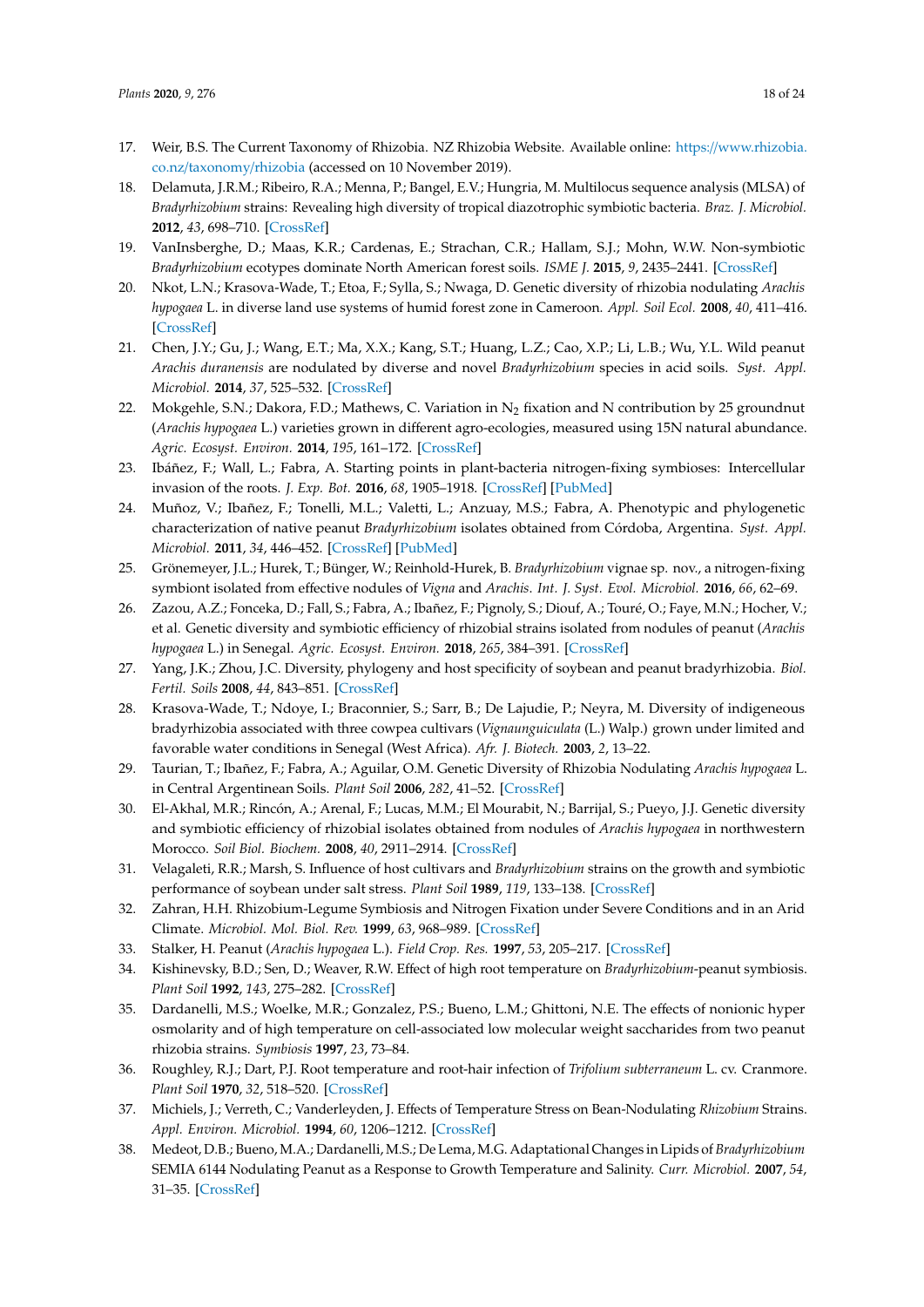- 39. Dardanelli, M.S.; González, P.S.; Medeot, D.B.; Paulucci, N.S.; Bueno, M.Á.; Garcia, M.B. Effects of peanut rhizobia on the growth and symbiotic performance of *Arachis hypogaea* under abiotic stress. *Symbiosis* **2009**, *47*, 175–180. [CrossRef]
- 40. Zahran, H.H.; Sprent, J.I. Effects of sodium chloride and polyethylene glycol on root-hair infection and nodulation of *Vicia faba* L. plants by *Rhizobium leguminosarum*. *Planta* **1986**, *167*, 303–309. [CrossRef]
- 41. Hungria, M.; Vargas, M.A. Environmental factors affecting  $N_2$  fixation in grain legumes in the tropics, with an emphasis on Brazil. *Field Crop. Res.* **2000**, *65*, 151–164. [CrossRef]
- 42. Angelini, J.; Taurian, T.; Morgante, C.; Ibañez, F.; Castro, S.; Fabra, A. Peanut nodulation kinetics in response to low pH. *Plant Physiol. Biochem.* **2005**, *43*, 754–759. [CrossRef]
- 43. Angelini, J.; Castro, S.; Fabra, A. Alterations in root colonization and *nodC* gene induction in the peanut–rhizobia interaction under acidic conditions. *Plant Physiol. Biochem.* **2003**, *41*, 289–294. [CrossRef]
- 44. Wisniewski-Dyé, F.; Downie, J.A. Quorum-sensing in *Rhizobium*. *Antonie van Leeuwenhoek* **2002**, *81*, 397–407. [CrossRef] [PubMed]
- 45. Matthysse, A.G.; Kijne, J.W. Attachment of Rhizobiaceae to Plant Cells. In *The Rhizobiaceae*; Springer Science and Business Media LLC: Berlin/Heidelberg, Germany, 1998; pp. 235–249.
- 46. Van Rhijn, P.; Fujishige, N.A.; Lim, P.O.; Hirsch, A.M. Sugar-Binding Activity of Pea Lectin Enhances Heterologous Infection of Transgenic Alfalfa Plants by *Rhizobium leguminosarum* biovar viciae1. *Plant Physiol.* **2001**, *126*, 133–144. [CrossRef]
- 47. Dardanelli, M.; Angelini, J.; Fabra, A. A calcium-dependent bacterial surface protein is involved in the attachment of rhizobia to peanut roots. *Can. J. Microbiol.* **2003**, *49*, 399–405. [CrossRef]
- 48. Pellock, B.J.; Cheng, H.-P.; Walker, G.C. Alfalfa Root Nodule Invasion Efficiency Is Dependent on *Sinorhizobium meliloti* Polysaccharides. *J. Bacteriol.* **2000**, *182*, 4310–4318. [CrossRef]
- 49. Mazur, A.; Król, J.E.; Wielbo, J.; Urbanik-Sypniewska, T.; Skorupska, A. *Rhizobium leguminosarum* bv. *trifolii* PssP protein is required for exopolysaccharide biosynthesis and polymerization. *Mol. Plant-Microbe. Interact.* **2002**, *15*, 388–397. [CrossRef]
- 50. Stacey, G. A Lipopolysaccharide Mutant of *Bradyrhizobium japonicum* that Uncouples Plant from Bacterial Differentiation. *Mol. Plant-Microbe Interact.* **1991**, *4*, 332. [CrossRef]
- 51. Leigh, J.; Coplin, D. Exopolysaccharides in plant bacteria interactions. *Ann. Rev. Microbiol.* **1992**, *46*, 307–346. [CrossRef]
- 52. Reuber, T.L.; Reed, J.; Glazebrook, J.; Glucksmann, M.A.; Ahmann, D.; Marra, A.; Walker, G.C. *Rhizobium meliloti* exopolysaccharides: Genetic analyses and symbiotic importance. *Biochem. Soc. Trans.* **1991**, *19*, 636–644. [CrossRef]
- 53. Van Workum, W.A.T.; Van Slageren, S.; Van Brussel, A.A.N.; Kijne, J.W. Role of Exopolysaccharides of *Rhizobium leguminosarum* bv. *viciae* as Host Plant-Specific Molecules Required for Infection Thread Formation During Nodulation of *Vicia sativa*. *Mol. Plant-Microbe Interact.* **1998**, *11*, 1233–1241. [CrossRef]
- 54. Morgante, C.; Angelini, J.; Castro, S.; Fabra, A. Role of rhizobial exopolysaccharides in crack entry/intercellular infection of peanut. *Soil Biol. Biochem.* **2005**, *37*, 1436–1444. [CrossRef]
- 55. Morgante, C.; Castro, S.; Fabra, A. Role of rhizobial EPS in the evasion of peanut defense response during the crack-entry infection process. *Soil Biol. Biochem.* **2007**, *39*, 1222–1225. [CrossRef]
- 56. Brewin, N.J. Plant Cell Wall Remodelling in the Rhizobium–Legume Symbiosis. *Crit. Rev. Plant Sci.* **2004**, *23*, 293–316. [CrossRef]
- 57. Kijne, J.W.; Bakhuizen, R.; Van Brussel, A.A.N.; Cremers, H.C.J.C.; Diaz, C.L.; De Pater, B.S.; Smit, G.; Spaink, H.P.; Swart, S.; Wijffelman, C.A.; et al. The *Rhizobium* trap: Root hair curling in root–nodule symbiosis. *Perspect. Plant Cell Recognit.* **1992**, *48*, 267–284.
- 58. Jones, K.M.; Kobayashi, H.; Davies, B.W.; Taga, M.E.; Walker, G.C. How rhizobial symbionts invade plants: The *Sinorhizobium*-*Medicago* model. *Nat. Rev. Genet.* **2007**, *5*, 619–633. [CrossRef]
- 59. Pueppke, S.G.; Broughton, W.J. *Rhizobium* sp. strain NGR234 and *R. fredii* USDA257 share exceptionally broad, nested host ranges. *Mol. Plant-Microbe Interact.* **1999**, *12*, 293–318. [CrossRef]
- 60. Doyle, J.J. Phylogenetic perspectives on nodulation: Evolving views of plants and symbiotic bacteria. *Trends Plant Sci.* **1998**, *3*, 473–478. [CrossRef]
- 61. Naisbitt, T.; James, E.K.; Sprent, J.I. The evolutionary significance of the legume genus *Chamaecrista*, as determined by nodule structure. *New Phytol.* **1992**, *122*, 487–492. [CrossRef]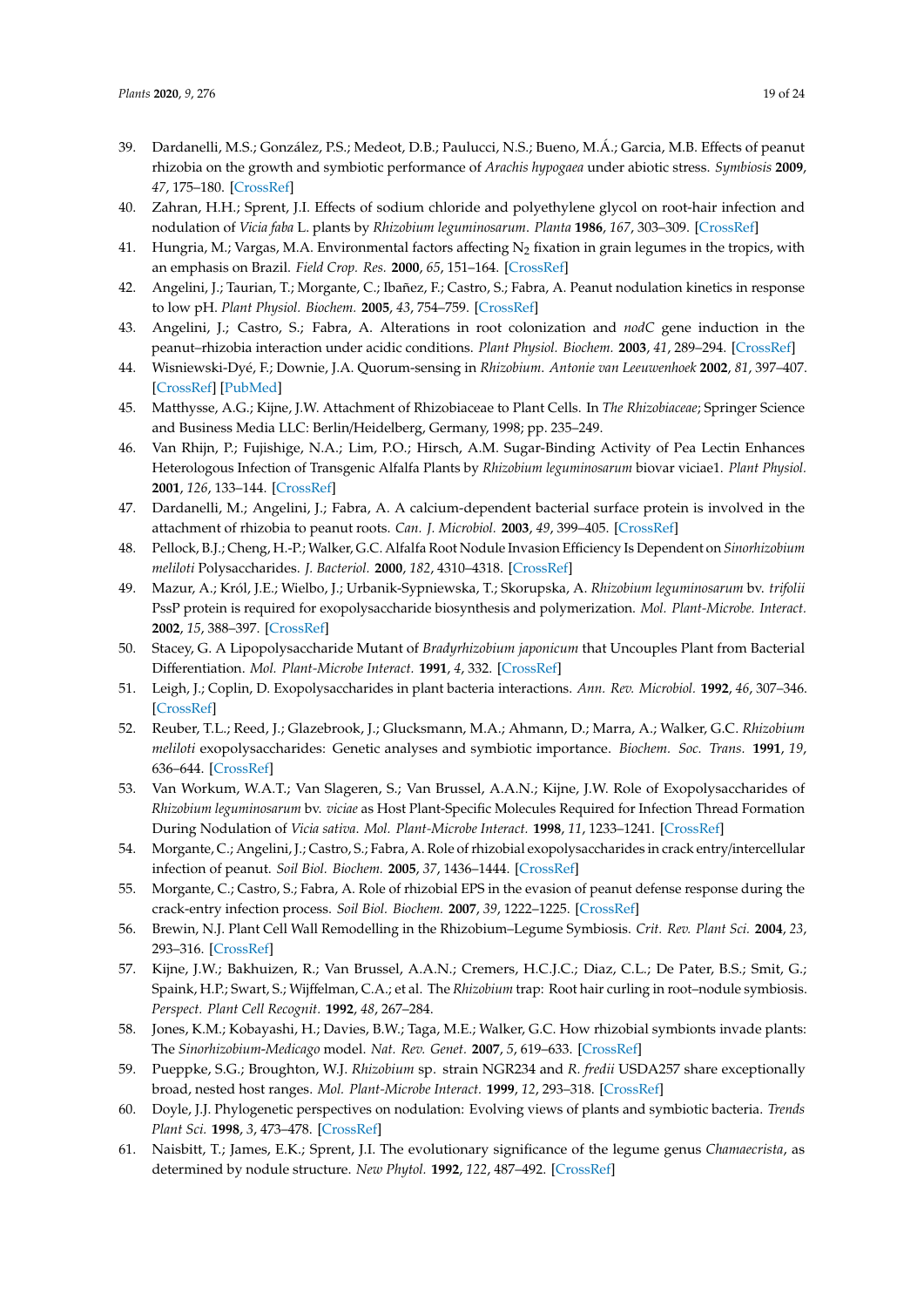- 62. De Faria, S.M.; Hay, G.T.; Sprent, J.I. Entry of Rhizobia into Roots of *Mimosa scabrella* Bentham Occurs between Epidermal Cells. *Microbiology* **1988**, *134*, 2291–2296. [CrossRef]
- 63. Dreyfus, B.L. Nitrogen-fixing nodules indeced by *Rhizobium* on the stem of the tropical legume *Sesbania rostrate*. *FEMS Microbiol. Lett.* **1981**, *10*, 13–23. [CrossRef]
- 64. Subba-Rao, N.S.; Mateos, P.F.; Baker, D.; Pankratz, H.S.; Palma, J.; Dazzo, F.B.; Sprent, J.I. The unique root-nodule symbiosis between *Rhizobium* and the aquatic legume, *Neptunia natans* (L. f.) Druce. *Planta* **1995**, *196*, 311–320. [CrossRef]
- 65. Chandler, M.R. Some Observations on Infection of *Arachis hypogaea* L. by *Rhizobium*. *J. Exp. Bot.* **1978**, *29*, 749–755. [CrossRef]
- 66. Vega-Hernández, M.C.; Pérez-Galdona, R.; Dazzo, F.B.; Jarabo-Lorenzo, A.; Alfayate, M.C.; León-Barrios, M. Novel infection process in the indeterminate root nodule symbiosis between *Chamaecytisus proliferus* (tagasaste) and *Bradyrhizobium* sp. *New Phytol.* **2001**, *150*, 707–721. [CrossRef]
- 67. Boogerd, F.C. Nodulation of groundnut by *Bradyrhizobium*: A simple infection process by crack entry. *FEMS Microbiol. Rev.* **1997**, *21*, 5–27. [CrossRef]
- 68. Ndoye, I.; De Billy, F.; Vasse, J.; Dreyfus, B.; Truchet, G. Root nodulation of *Sesbania rostrata*. *J. Bacteriol.* **1994**, *176*, 1060–1068. [CrossRef]
- 69. Chandler, M.R.; Date, R.A.; Roughley, R.J. Infection and Root-Nodule Development in *Stylosanthes* Species by *Rhizobium*. *J. Exp. Bot.* **1982**, *33*, 47–57. [CrossRef]
- 70. Delamuta, J.R.M.; Ribeiro, R.A.; Araújo, J.L.S.; Rouws, L.F.M.; Zilli, J.É.; Parma, M.M.; Melo, I.S.; Hungria, M. *Bradyrhizobium stylosanthis* sp. nov., comprising nitrogen-fixing symbionts isolated from nodules of the tropical forage legume *Stylosanthes* spp. *Int. J. Syst. Evol. Microbiol.* **2016**, *66*, 3078–3087. [CrossRef]
- 71. Rivas, R.; Velázquez, E.; Willems, A.; Vizcaíno, N.; Subba-Rao, N.S.; Mateos, P.F.; Gillis, M.; Dazzo, F.B.; Martínez-Molina, E. A New Species of Devosia That Forms a Unique Nitrogen-Fixing Root-Nodule Symbiosis with the Aquatic Legume *Neptunia natans* (L.f.) Druce. *Appl. Environ. Microbiol.* **2002**, *68*, 5217–5222. [CrossRef]
- 72. Elliott, G.N.; Chen, W.M.; Chou, J.H.; Wang, H.C.; Sheu, S.Y.; Perin, L.; Reis, V.M.; Moulin, L.; Simon, M.F.; Bontemps, C.; et al. *Burkholderia phymatum* is a highly effective nitrogen-fixing symbiont of *Mimosa* spp. and fixes nitrogen ex planta. *New Phytol.* **2007**, *173*, 168–180. [CrossRef]
- 73. Nguyen, V.Q. Symbiosis between *Chamaecrista fasciculata* and nitrogen-fixing bacteria: A review. *Honors Thesis* **2019**, *189*.
- 74. Urquiaga, M.C.D.O.; Klepa, M.S.; Somasegaran, P.; Ribeiro, R.A.; Delamuta, J.R.M.; Hungria, M. *Bradyrhizobium frederickii* sp. nov., a nitrogen-fixing lineage isolated from nodules of the caesalpinioid species *Chamaecrista fasciculata* and characterized by tolerance to high temperature in vitro. *Int. J. Syst. Evol. Microbiol.* **2019**, *69*, 3863–3877. [CrossRef] [PubMed]
- 75. Allen, O.N.; Allen, E.K. Response of the Peanut Plant to Inoculation with Rhizobia, with Special Reference to Morphological Development of the Nodules. *Int. J. Plant Sci.* **1940**, *102*, 121–142. [CrossRef]
- 76. Corby, H.D.L. Types of rhizobial nodules and their distribution among Leguminosae. *Kirkia* **1988**, *13*, 53–124.
- 77. Sen, D.; Weaver, R.W.; Bal, A.K. Structure and organisation of effective peanut and cowpea root nodules induced by rhizobial strain 32H1. *J. Exp. Bot.* **1986**, *37*, 356–363. [CrossRef]
- 78. Bal, A.K.; Hameed, S.; Jayaram, S. Ultrastructural characteristics of the host-symbiont interface in nitrogen-fixing peanut nodules. *Protoplasma* **1989**, *150*, 19–26. [CrossRef]
- 79. Limpens, E.; Bisseling, T. Signaling in symbiosis. *Curr. Opin. Plant Biol.* **2003**, *6*, 343–350. [CrossRef]
- 80. Broughton, W.J.; Jabbouri, S.; Perret, X. Keys to Symbiotic Harmony. *J. Bacteriol.* **2000**, *182*, 5641–5652. [CrossRef]
- 81. Spaink, H.P. Root Nodulation and Infection Factors Produced by Rhizobial Bacteria. *Annu. Rev. Microbiol.* **2000**, *54*, 257–288. [CrossRef]
- 82. Noisangiam, R.; Teamtisong, K.; Tittabutr, P.; Boonkerd, N.; Toshiki, U.; Minamisawa, K.; Teaumroong, N. Genetic Diversity, Symbiotic Evolution, and Proposed Infection Process of *Bradyrhizobium* Strains Isolated from Root Nodules of *Aeschynomene americana* L. in Thailand. *Appl. Environ. Microbiol.* **2012**, *78*, 6236–6250. [CrossRef]
- 83. Ibáñez, F.; Fabra, A. Rhizobial Nod factors are required for cortical cell division in the nodule morphogenetic programme of the *Aeschynomeneae* legume *Arachis*. *Plant Biol.* **2011**, *13*, 794–800. [CrossRef]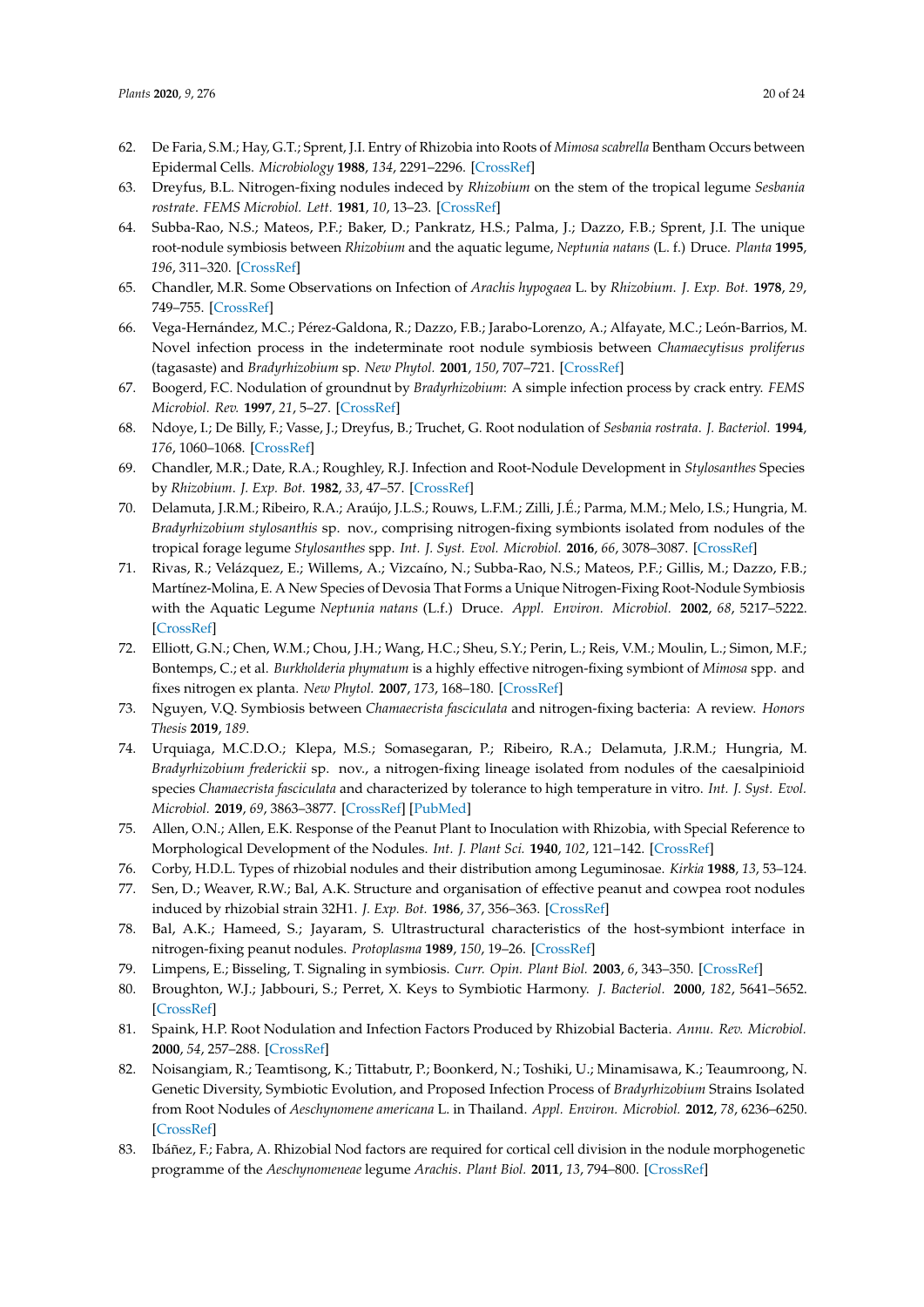- 84. Guha, S.; Sarkar, M.; Ganguly, P.; Uddin, R.; Mandal, S.; Dasgupta, M. Segregation of nod -containing and nod -deficient bradyrhizobia as endosymbionts of *Arachis hypogaea* and as endophytes of *Oryza sativa* in intercropped fields of Bengal Basin, India. *Environ. Microbiol.* **2016**, *18*, 2575–2590. [CrossRef] [PubMed]
- 85. Madsen, E.B.; Antolín-Llovera, M.; Grossmann, C.; Ye, J.; Vieweg, S.; Broghammer, A.; Krusell, L.; Radutoiu, S.; Jensen, O.N.; Stougaard, J.; et al. Autophosphorylation is essential for the in vivo function of the *Lotus japonicus* Nod factor receptor 1 and receptor-mediated signalling in cooperation with Nod factor receptor 5. *Plant J.* **2011**, *65*, 404–417. [CrossRef] [PubMed]
- 86. Ibañez, F.; Angelini, J.; Figueredo, M.S.; Muñoz, V.; Tonelli, M.L.; Fabra, A. Sequence and expression analysis of putative *Arachis hypogaea* (peanut) Nod factor perception proteins. *J. Plant Res.* **2015**, *128*, 709–718. [CrossRef] [PubMed]
- 87. Stracke, S.; Kistner, C.; Yoshida, S.; Mulder, L.; Sato, S.; Kaneko, T.; Tabata, S.; Sandal, N.; Stougaard, J.; Szczyglowski, K.; et al. A plant receptor-like kinase required for both bacterial and fungal symbiosis. *Nature* **2002**, *417*, 959–962. [CrossRef]
- 88. Samaddar, S.; Dutta, A.; Sinharoy, S.; Paul, A.; Bhattacharya, A.; Saha, S.; Chien, K.-Y.; Goshe, M.B.; Dasgupta, M. Autophosphorylation of gatekeeper tyrosine by symbiosis receptor kinase. *FEBS Lett.* **2013**, *587*, 2972–2979. [CrossRef]
- 89. Saha, S.; Dutta, A.; Bhattacharya, A.; Dasgupta, M. Intracellular Catalytic Domain of Symbiosis Receptor Kinase Hyperactivates Spontaneous Nodulation in Absence of Rhizobia1. *Plant Physiol.* **2014**, *166*, 1699–1708. [CrossRef]
- 90. Saha, S.; Paul, A.; Herring, L.; Dutta, A.; Bhattacharya, A.; Samaddar, S.; Goshe, M.B.; Das Gupta, M. Gatekeeper Tyrosine Phosphorylation of SYMRK Is Essential for Synchronizing the Epidermal and Cortical Responses in Root Nodule Symbiosis1. *Plant Physiol.* **2016**, *171*, 71–81. [CrossRef]
- 91. Lévy, J.; Bres, C.; Geurts, R.; Chalhoub, B.; Kulikova, O.; Duc, G.; Journet, E.P.; Ané, J.M.; Lauber, E.; Bisseling, T.; et al. A putative  $Ca^{2+}$  and calmodulin-dependent protein kinase required for bacterial and fungal symbioses. *Science* **2004**, *303*, 1361–1364.
- 92. Mitra, R.M.; Gleason, C.A.; Edwards, A.; Hadfield, J.; Downie, J.A.; Oldroyd, G.E.D.; Long, S.R. A  $Ca<sup>2+</sup>/calmodulin-dependent protein kinase required for symbolic nodule development: Gene identification$ by transcript-based cloning. *Proc. Natl. Acad. Sci. USA* **2004**, *101*, 4701–4705. [CrossRef]
- 93. Sinharoy, S.; Dasgupta, M. RNA Interference Highlights the Role of CCaMK in Dissemination of Endosymbionts in the *Aeschynomeneae* Legume *Arachis*. *Mol. Plant-Microbe Interact.* **2009**, *22*, 1466–1475. [CrossRef]
- 94. Yano, K.; Yoshida, S.; Müller, J.; Singh, S.; Banba, M.; Vickers, K.; Markmann, K.; White, C.; Schuller, B.; Sato, S.; et al. CYCLOPS, a mediator of symbiotic intracellular accommodation. *Proc. Natl. Acad. Sci. USA* **2008**, *105*, 20540–20545. [CrossRef] [PubMed]
- 95. Singh, S.; Katzer, K.; Lambert, J.; Cerri, M.; Parniske, M. CYCLOPS, A DNA-Binding Transcriptional Activator, Orchestrates Symbiotic Root Nodule Development. *Cell Host Microbe* **2014**, *15*, 139–152. [CrossRef] [PubMed]
- 96. Cerri, M.R.; Wang, Q.; Stolz, P.; Folgmann, J.; Frances, L.; Katzer, K.; Li, X.; Heckmann, A.B.; Wang, T.L.; Downie, J.A.; et al. The ERN 1 transcription factor gene is a target of the CC a MK/CYCLOPS complex and controls rhizobial infection in *Lotus japonicus*. *New Phytol.* **2017**, *215*, 323–337. [CrossRef] [PubMed]
- 97. Oldroyd, G.E.D. Speak, friend, and enter: Signalling systems that promote beneficial symbiotic associations in plants. *Nat. Rev. Genet.* **2013**, *11*, 252–263. [CrossRef]
- 98. Das, D.R.; Horváth, B.; Kundu, A.; Kaló, P.; Dasgupta, M. Functional conservation of CYCLOPS in crack entry legume *Arachis hypogaea*. *Plant Sci.* **2019**, *281*, 232–241. [CrossRef]
- 99. Gonzalez-Rizzo, S.; Crespi, M.; Frugier, F. The *Medicago truncatula* CRE1 Cytokinin Receptor Regulates Lateral Root Development and Early Symbiotic Interaction with *Sinorhizobium meliloti*. *Plant Cell* **2006**, *18*, 2680–2693. [CrossRef]
- 100. Tirichine, L.; Sandal, N.; Madsen, L.H.; Radutoiu, S.; Albrektsen, A.S.; Sato, S.; Asamizu, E.; Tabata, S.; Stougaard, J. A Gain-of-Function Mutation in a Cytokinin Receptor Triggers Spontaneous Root Nodule Organogenesis. *Science* **2007**, *315*, 104–107. [CrossRef]
- 101. Murray, J.; Karas, B.J.; Sato, S.; Tabata, S.; Amyot, L.; Szczyglowski, K. A Cytokinin Perception Mutant Colonized by *Rhizobium* in the Absence of Nodule Organogenesis. *Science* **2007**, *315*, 101–104. [CrossRef]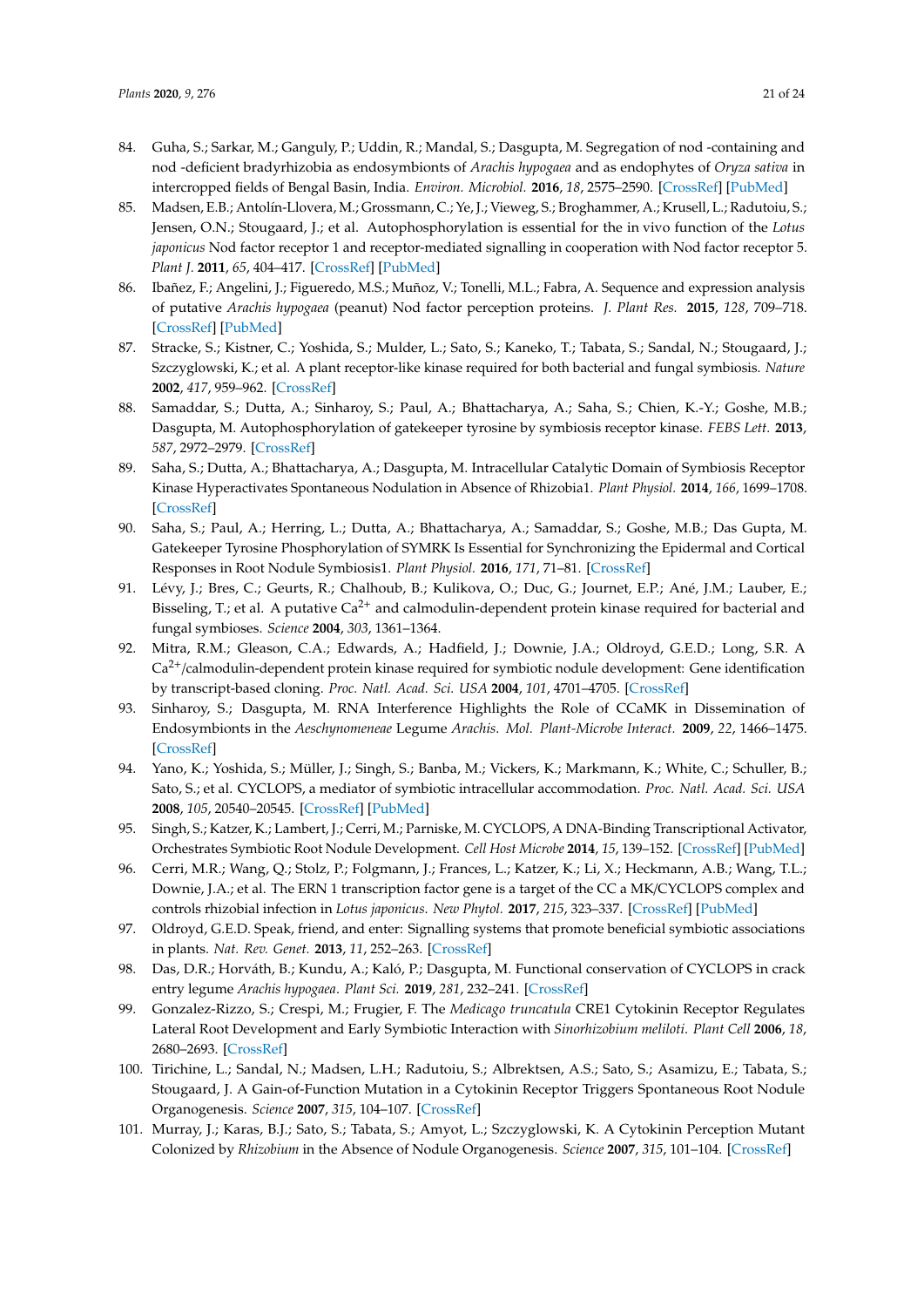- 102. Plet, J.; Wasson, A.; Ariel, F.; Le Signor, C.; Baker, D.; Mathesius, U.; Crespi, M.; Frugier, F. MtCRE1-dependent cytokinin signaling integrates bacterial and plant cues to coordinate symbiotic nodule organogenesis in *Medicago truncatula*. *Plant J.* **2011**, *65*, 622–633. [CrossRef]
- 103. Kundu, A.; DasGupta, M. Silencing of putative cytokinin receptor histidine kinase1 inhibits both inception and differentiation of root nodules in *Arachis hypogaea*. *Mol. Plant-Microbe. Interact.* **2017**, *31*, 187–199. [CrossRef]
- 104. Ng, J.L.P.; Hassan, S.; Truong, T.T.; Hocart, C.H.; Laffont, C.; Frugier, F.; Mathesius, U. Flavonoids and Auxin Transport Inhibitors Rescue Symbiotic Nodulation in the *Medicago truncatula* Cytokinin Perception Mutant *cre1*. *Plant Cell* **2015**, *27*, 2210–2226. [CrossRef] [PubMed]
- 105. Breakspear, A.; Liu, C.; Roy, S.; Stacey, N.; Rogers, C.; Trick, M.; Morieri, G.; Mysore, K.S.; Wen, J.; Oldroyd, G.E.; et al. The root hair "infectome" of *Medicago truncatula* uncovers changes in cell cycle genes and reveals a requirement for Auxin signaling in rhizobial infection. *Plant Cell* **2014**, *26*, 4680–4701. [CrossRef] [PubMed]
- 106. Maekawa, T.; Maekawa-Yoshikawa, M.; Takeda, N.; Imaizumi-Anraku, H.; Murooka, Y.; Hayashi, M. Gibberellin controls the nodulation signaling pathway in *Lotus japonicus*. *Plant J.* **2009**, *58*, 183–194. [CrossRef] [PubMed]
- 107. Asamizu, E.; Shimoda, Y.; Kouchi, H.; Tabata, S.; Sato, S. A Positive Regulatory Role for *LjERF1* in the Nodulation Process Is Revealed by Systematic Analysis of Nodule-Associated Transcription Factors of *Lotus japonicus*. *Plant Physiol.* **2008**, *147*, 2030–2040. [CrossRef] [PubMed]
- 108. Penmetsa, R.V.; Uribe, P.; Anderson, J.; Lichtenzveig, J.; Gish, J.C.; Nam, Y.W.; Engstrom, E.; Xu, K.; Sckisel, G.; Pereira, M.; et al. The *Medicago truncatula* ortholog of *Arabidopsis* EIN2, sickle, is a negative regulator of symbiotic and pathogenic microbial associations. *Plant J.* **2008**, *55*, 580–595. [CrossRef]
- 109. Liang, Y.; Harris, J.M. Response of root branching to abscisic acid is correlated with nodule formation both in legumes and non -legumes. *Am. J. Bot.* **2005**, *92*, 1675–1683. [CrossRef]
- 110. Ding, Y.; Kalo, P.; Yendrek, C.; Sun, J.; Liang, Y.; Marsh, J.F.; Harris, J.M.; Oldroyd, G.E. Abscisic Acid Coordinates Nod Factor and Cytokinin Signaling during the Regulation of Nodulation in *Medicago truncatula*. *Plant Cell* **2008**, *20*, 2681–2695. [CrossRef]
- 111. Jardinaud, M.-F.; Boivin, S.; Rodde, N.; Catrice, O.; Kisiala, A.; Lepage, A.; Moreau, S.; Roux, B.; Cottret, L.; Sallet, E.; et al. A Laser Dissection-RNAseq Analysis Highlights the Activation of Cytokinin Pathways by Nod Factors in the *Medicago truncatula* Root Epidermis. *Plant Physiol.* **2016**, *171*, 2256–2276. [CrossRef]
- 112. Herrbach, V.; Chirinos, X.; Rengel, D.; Agbevenou, K.; Vincent, R.; Pateyron, S.; Huguet, S.; Balzergue, S.; Pasha, A.; Provart, N.; et al. Nod factors potentiate auxin signaling for transcriptional regulation and lateral root formation in *Medicago truncatula*. *J. Exp. Bot.* **2017**, *68*, 569–583.
- 113. Held, M.; Hou, H.; Miri, M.; Huynh, C.; Ross, L.; Hossain, S.; Sato, S.; Tabata, S.; Perry, J.; Wang, T.L.; et al. *Lotus japonicus* cytokinin receptors work partially redundantly to mediate nodule formation. *Plant Cell* **2014**, *26*, 678–694. [CrossRef]
- 114. Frugier, F.; Kosuta, S.; Murray, J.D.; Crespi, M.; Szczyglowski, K. Cytokinin: Secret agent of symbiosis. *Trends Plant Sci.* **2008**, *13*, 115–120. [CrossRef] [PubMed]
- 115. Mathesius, U.; Charon, C.; Rolfe, B.G.; Kondorosi, A.; Crespi, M. Temporal and spatial order of events during the induction of cortical cell divisions in white clover by *Rhizobium leguminosarum* bv. *trifolii* inoculation or localized cytokinin addition. *Mol. Plant-Microbe. Interact.* **2000**, *13*, 617–628. [CrossRef] [PubMed]
- 116. Suzaki, T.; Yano, K.; Ito, M.; Umehara, Y.; Suganuma, N.; Kawaguchi, M. Positive and negative regulation of cortical cell division during root nodule development in *Lotus japonicus* is accompanied by auxin response. *Development* **2012**, *139*, 3997–4006. [CrossRef] [PubMed]
- 117. Perilli, S.; Pérez-Pérez, J.M.; Di Mambro, R.; Peris, C.L.; Diaz-Trivino, S.; Del Bianco, M.; Pierdonati, E.; Moubayidin, L.; Cruz-Ramírez, A.; Costantino, P.; et al. Retinoblastoma-related Protein Stimulates Cell Differentiation in the *Arabidopsis* Root Meristem by Interacting with Cytokinin Signaling. *Plant Cell* **2013**, *25*, 4469–4478. [CrossRef]
- 118. Franssen, H.J.; Xiao, T.T.; Kulikova, O.; Wan, X.; Bisseling, T.; Scheres, B.; Heidstra, R. Root developmental programs shape the *Medicago truncatula* nodule meristem. *Development* **2015**, *142*, 2941–2950. [CrossRef]
- 119. Fonouni-Farde, C.; Kisiala, A.; Brault, M.; Emery, R.N.; Diet, A.; Frugier, F. DELLA1-Mediated Gibberellin Signaling Regulates Cytokinin-Dependent Symbiotic Nodulation. *Plant Physiol.* **2017**, *175*, 1795–1806. [CrossRef]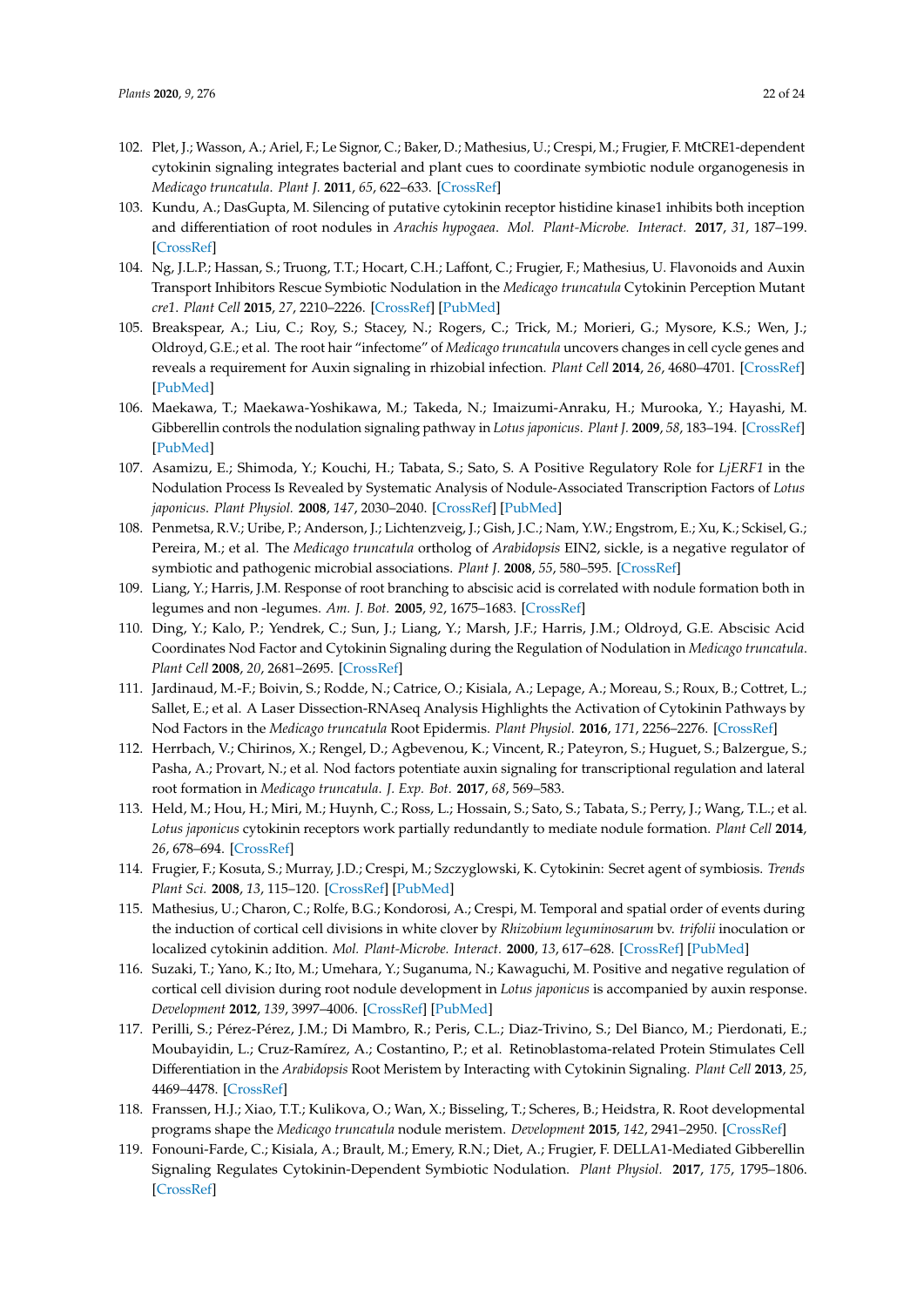- 120. Vernie, T.; Moreau, S.; de Billy, F.; Plet, J.; Combier, J.P.; Rogers, C.; Oldroyd, G.; Frugier, F.; Niebel, A.; Gamas, P. EFD Is an ERF Transcription Factor Involved in the Control of Nodule Number and Differentiation in *Medicago truncatula*. *Plant Cell* **2008**, *20*, 2696–2713. [CrossRef]
- 121. Zaat, S.A.J.; Van Brussel, A.A.N.; Tak, T.; Lugtenberg, B.J.J.; Kijne, J.W. The ethylene-inhibitor aminoethoxyvinylglycine restores normal nodulation by *Rhizobium leguminosarum* biovar. *viciae* on *Vicia sativa* subsp. nigra by suppressing the 'Thick and short roots' phenotype. *Planta* **1989**, *177*, 141–150. [CrossRef]
- 122. Heidstra, R.; Yang, W.C.; Yalcin, Y.; Peck, S.; Emons, A.M.; Van Kammen, A.; Bisseling, T. Ethylene provides positional information on cortical cell division but is not involved in Nod factor-induced root hair tip growth in *Rhizobium*-legume interaction. *Development* **1997**, *124*, 1781–1787.
- 123. Oldroyd, G.E.; Engstrom, E.M.; Long, S.R. Ethylene inhibits the Nod factor signal transduction pathway of *Medicago truncatula*. *Plant Cell* **2001**, *13*, 1835–1849. [CrossRef]
- 124. Giraudat, J.; Parcy, F.; Bertauche, N.; Gosti, F.; Leung, J.; Morris, P.C.; Bouvier-Durand, M.; Vartanian, N. Current advances in abscisic acid action and signalling. *Plant Mol. Biol.* **1994**, *26*, 1557–1577. [CrossRef] [PubMed]
- 125. De Smet, I.; Signora, L.; Beeckman, T.; Inzé, D.; Foyer, C.H.; Zhang, H. An abscisic acid-sensitive checkpoint in lateral root development of *Arabidopsis*. *Plant J.* **2003**, *33*, 543–555. [CrossRef] [PubMed]
- 126. Rosenblueth, M.; Ormeño-Orrillo, E.; López-López, A.; Rogel, M.A.; Reyes-Hernández, B.J.; Martínez-Romero, J.C.; Reddy, P.M.; Martínez-Romero, E. Nitrogen Fixation in Cereals. *Front. Microbiol.* **2018**, *9*, 9. [CrossRef] [PubMed]
- 127. Li, H.; Chen, M.; Duan, L.; Zhang, T.; Cao, Y.; Zhang, Z. Domain Swap Approach Reveals the Critical Roles of Different Domains of SYMRK in Root Nodule Symbiosis in *Lotus japonicus*. *Front. Plant Sci.* **2018**, *9*, 697. [CrossRef] [PubMed]
- 128. Wang, L.; Rubio, M.C.; Xin, X.; Zhang, B.; Fan, Q.; Wang, Q.; Ning, G.; Becana, M.; Duanmu, D. CRISPR/Cas9 knockout of *leghemoglobin* genes in *Lotus japonicus* uncovers their synergistic roles in symbiotic nitrogen fixation. *New Phytol.* **2019**, *224*, 818–832. [CrossRef] [PubMed]
- 129. Rhee, S.Y.; Dickerson, J.; Xu, N. Bioinformatics and its applications in plant biology. *Annu. Rev. Plant Biol.* **2006**, *57*, 335–360. [CrossRef]
- 130. Pandey, M.K.; Monyo, E.; Ozias-Akins, P.; Liang, X.; Guimarães, P.; Nigam, S.N.; Upadhyaya, H.D.; Janila, P.; Zhang, X.; Guo, B.; et al. Advances in *Arachis* genomics for peanut improvement. *Biotechnol. Adv.* **2012**, *30*, 639–651. [CrossRef]
- 131. Duan, X.; Schmidt, E.; Li, P.; Lenox, D.; Liu, L.; Shu, C.; Zhang, J.; Liang, C. PeanutDB: An integrated bioinformatics web portal for *Arachis hypogaea* transcriptomics. *BMC Plant Biol.* **2012**, *12*, 94. [CrossRef]
- 132. Campbell, M.S.; Law, M.; Holt, C.; Stein, J.C.; Moghe, G.D.; Hufnagel, D.E.; Lei, J.; Achawanantakun, R.; Jiao, D.; Lawrence, C.J.; et al. MAKER-p: A tool kit for the rapid creation, management, and quality control of plant genome annotations. *Plant Physiol.* **2014**, *64*, 513–524. [CrossRef]
- 133. Dash, S.; Cannon, E.K.; Kalberer, S.R.; Farmer, A.D.; Cannon, S.B. *PeanutBase and Other Bioinformatic Resources for Peanut*; Elsevier BV: Amsterdam, The Netherlands, 2016; pp. 241–252.
- 134. Rogers, C.; Oldroyd, G.E.D. Synthetic biology approaches to engineering the nitrogen symbiosis in cereals. *J. Exp. Bot.* **2014**, *65*, 1939–1946. [CrossRef]
- 135. Delaux, P.M.; Radhakrishnan, G.; Oldroyd, G. Tracing the evolutionary path to nitrogen-fixing crops. *Curr. Opin. Plant Biol.* **2015**, *26*, 95–99. [CrossRef] [PubMed]
- 136. Mondy, S.; Lenglet, A.; Libanga, C.; Ratet, P.; Faure, D.; Dessaux, Y.; Beury-Cirou, A. An increasing opine carbon bias in artificial exudation systems and genetically modified plant rhizospheres leads to an increasing reshaping of bacterial populations. *Mol. Ecol.* **2014**, *23*, 4846–4861. [CrossRef] [PubMed]
- 137. Fowler, D.; Steadman, C.E.; Stevenson, D.; Coyle, M.; Rees, R.M.; Skiba, U.M.; Sutton, M.A.; Cape, J.N.; Dore, A.J.; Vieno, M.; et al. Effects of global change during the 21st century on the nitrogen cycle. *Atmos. Chem. Phys.* **2015**, *15*, 13849–13893. [CrossRef]
- 138. Liu, X.; Zhang, Y.; Han, W.; Tang, A.; Shen, J.; Cui, Z.; Vitousek, P.; Erisman, J.W.; Goulding, K.; Christie, P.; et al. Enhanced nitrogen deposition over China. *Nature* **2013**, *494*, 459–462. [CrossRef]
- 139. Xu, R.T.; Pan, S.F.; Chen, J.; Chen, G.S.; Yang, J.; Dangal, S.R.S.; Shepard, J.P.; Tian, H.Q. Half-century ammonia emissions from agricultural systems in Southern Asia: Magnitude, spatiotemporal patterns, and implications for human health. *GeoHealth* **2017**, *2*, 40–53. [CrossRef]